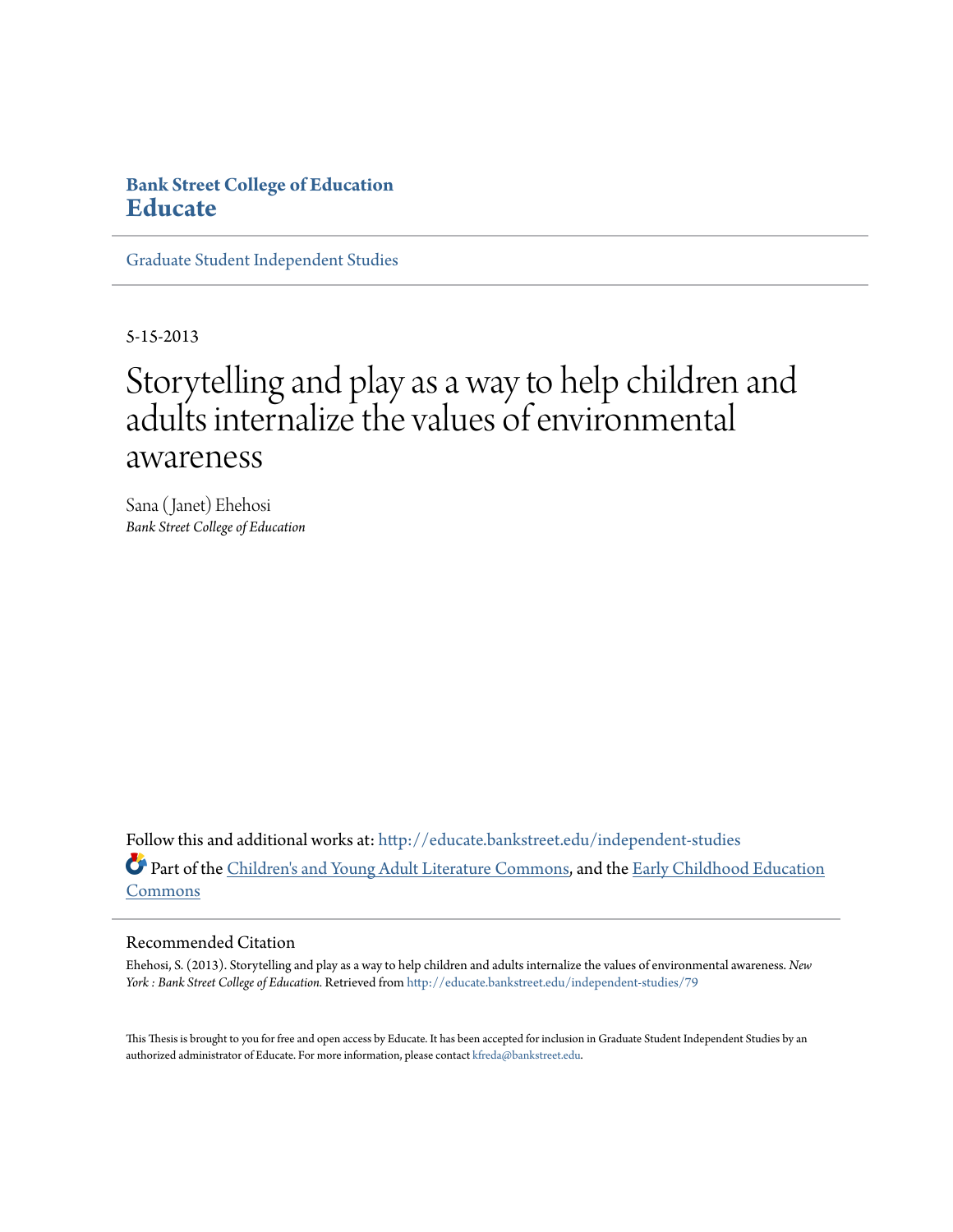# **Storytelling and play as a way to help children and adults internalize**

**the values of environmental awareness**

**by**

**Sana (Janet) Ehehosi**

**Mentor:**

**Nina Jaffe**

**Submitted in partial fulfillment of the requirements of the degree of Master of Science in Education Bank Street College of Education 2013**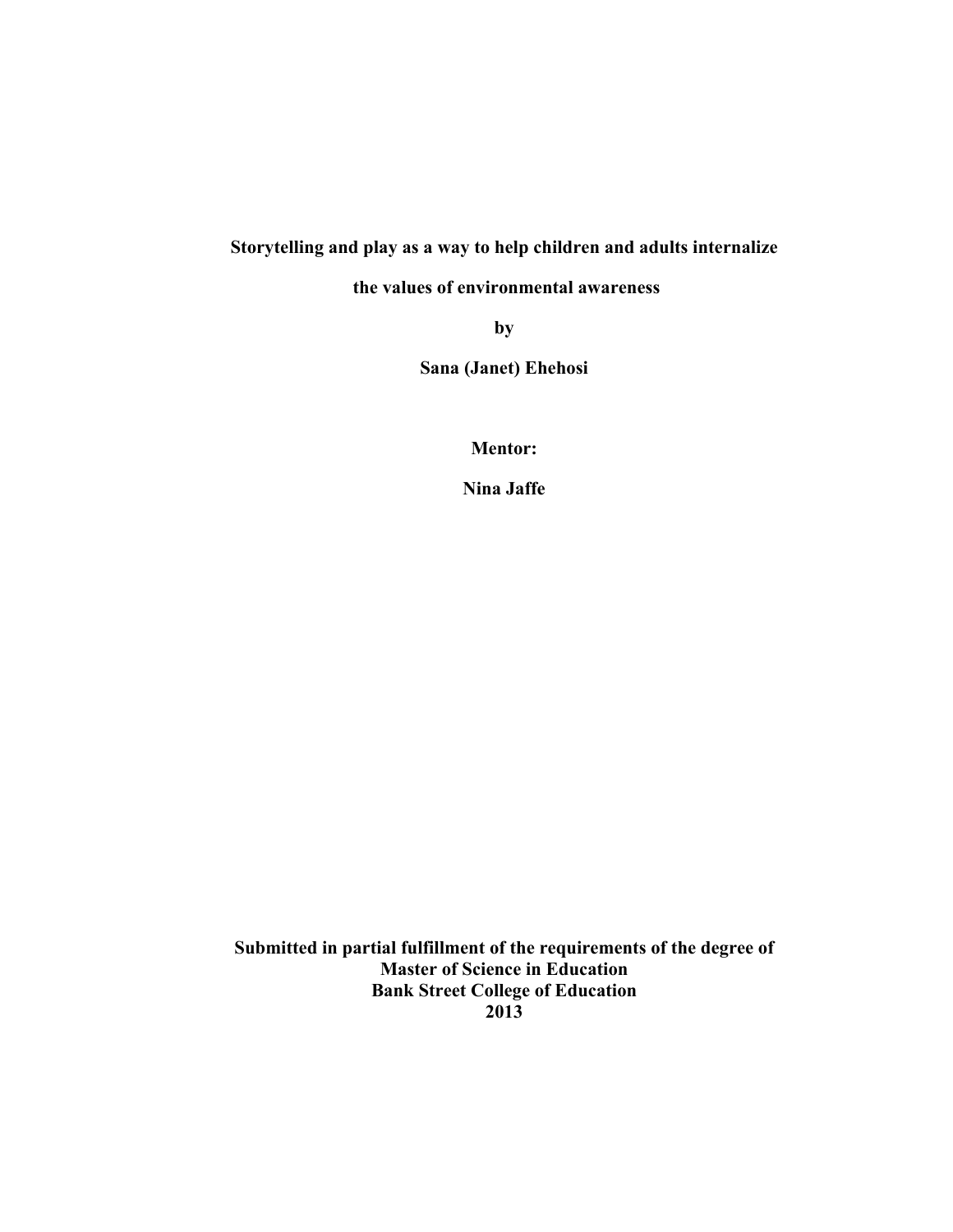#### Abstract

This thesis is an empirical study to find out if storytelling can be used as a tool to develop environmental and ecological awareness in an early childhood program. The role stories play in helping children learn lessons, values and character building will be considered by a review of current research as well as traditions and cultural practices.

This thesis will also discuss the importance oral storytelling has on the language, and neurocognitive development of children, and why it is important to the development of literacy skills. Examples from the field and my personal storytelling experience will be included, along with stories teachers can use when creating their own curriculums.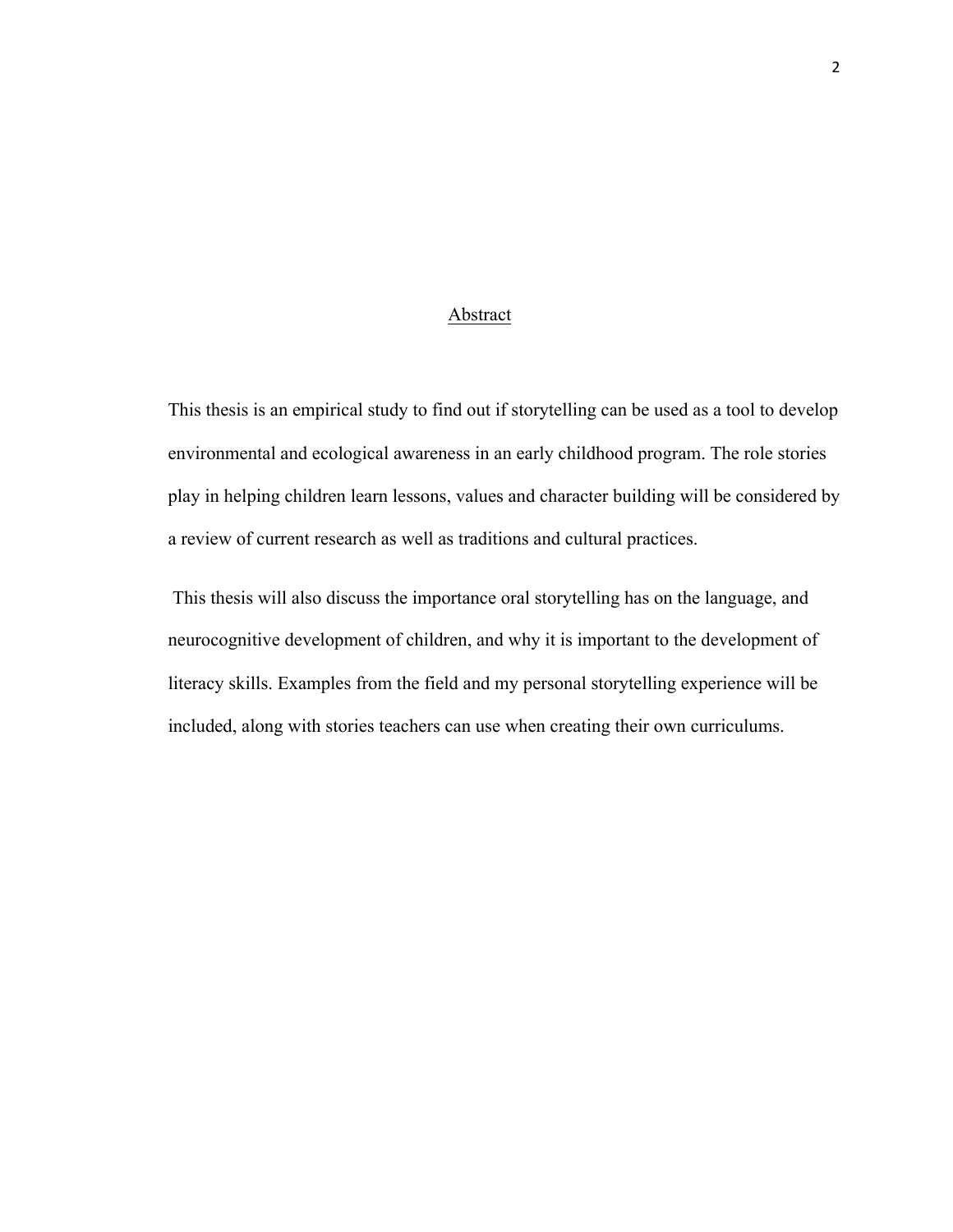## **Table of Contents**

```
 I. Introduction………………………………………………….p.4
```
## **II. Background research………………………………………***p.8*

- *A. Neurocognitive development*
- *B. Language and literature*
- *C. Storytelling in curriculum*
- *D. Ecology sources in folklore and oral tradition.*

# **III. Storytelling session: "Too much sky** *"(An African folktale)***…***p.25*

- *A. Transcript and comments*
- *B. Reflections with the children*
- **IV. Conclusion……………………………………………………***p.30*
- **V. Bibliography …………………………………………………***p. 32*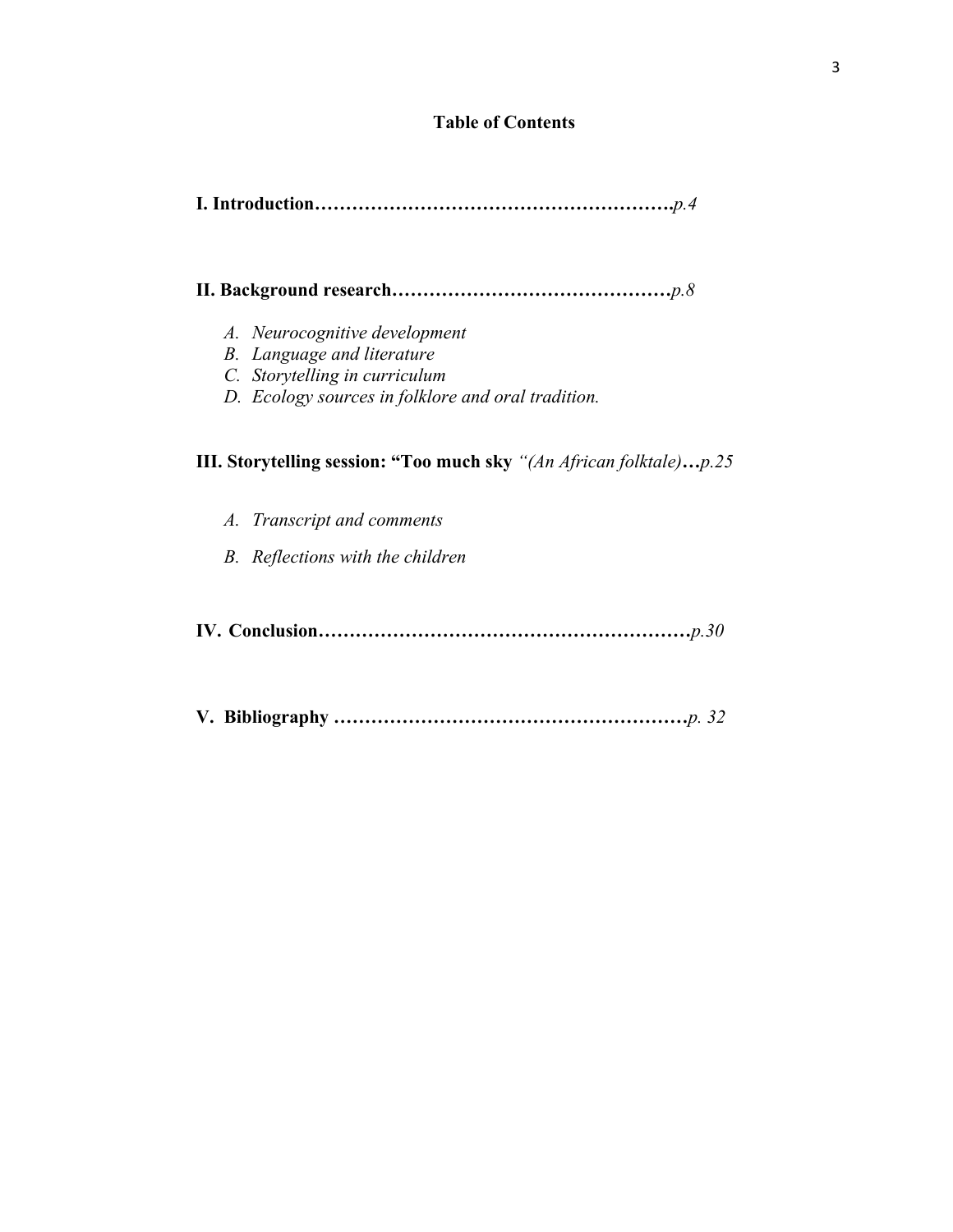**I. Introduction**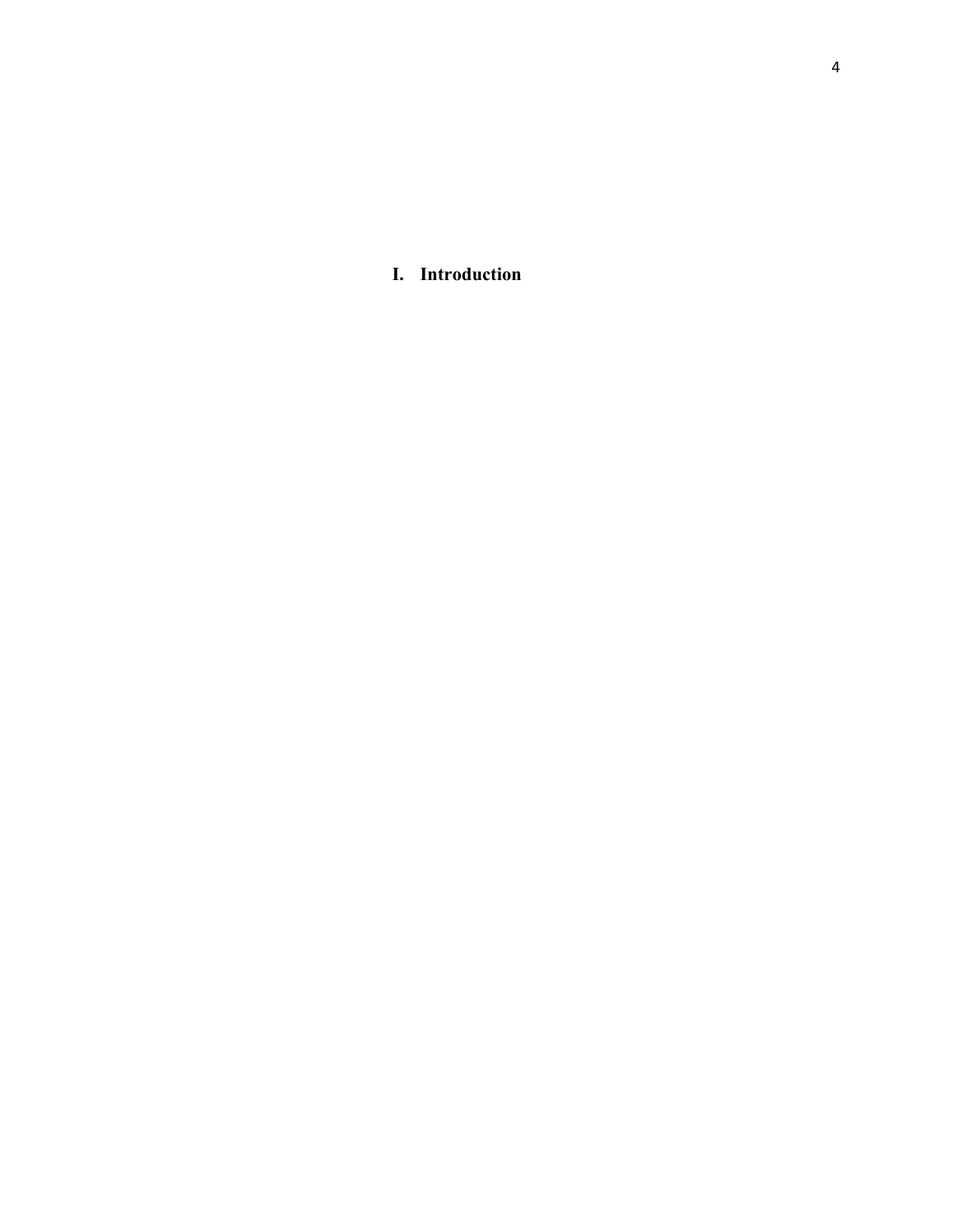#### **I. Introduction**

# *"If not now then when?" – a saying from the Talmud*

Issues of environmental advocacy have become increasingly salient in my own thinking about the role of educators in their work with young children and school communities. For the past three years living in New York City and pursuing graduate studies, I began to see that ideas encountered in coursework might help me to address the practices I encountered in my work as an assistant teacher in a Head Start center. Here are some of my personal field notes from that setting:

"Every day, I witness students taking food at breakfast, lunch and snack, not eat it, and as required by Head Start program guidelines, instructed to throw it in the garbage. I also watch as teachers, myself included are asked to throw away rubber gloves, plastic drinking cups, utensils, paper, and other recyclable items. This situation is repeated several times a day by four classrooms the average number of students being ten per class five days a week…"(12.12).

As I watched and by default participated in these activities, I realized that we are teaching children at the age of four and younger to waste food and basic materials. If you don't want it just throw it away! This is the message we are giving them. The question that kept going through my mind is 'where do we think all this garbage is going? And do we really understand how long some of this garbage will stay in the earth?' Is there a way to help our students understand the value of not wasting food? In the course *EDUC535 Science for teachers* (Ostenfeld, 2011), we discussed ways in which some environmental curriculum may inadvertently instill anxiety in children about the fate of our earth. We also considered ways of teaching ecological awareness to students without frightening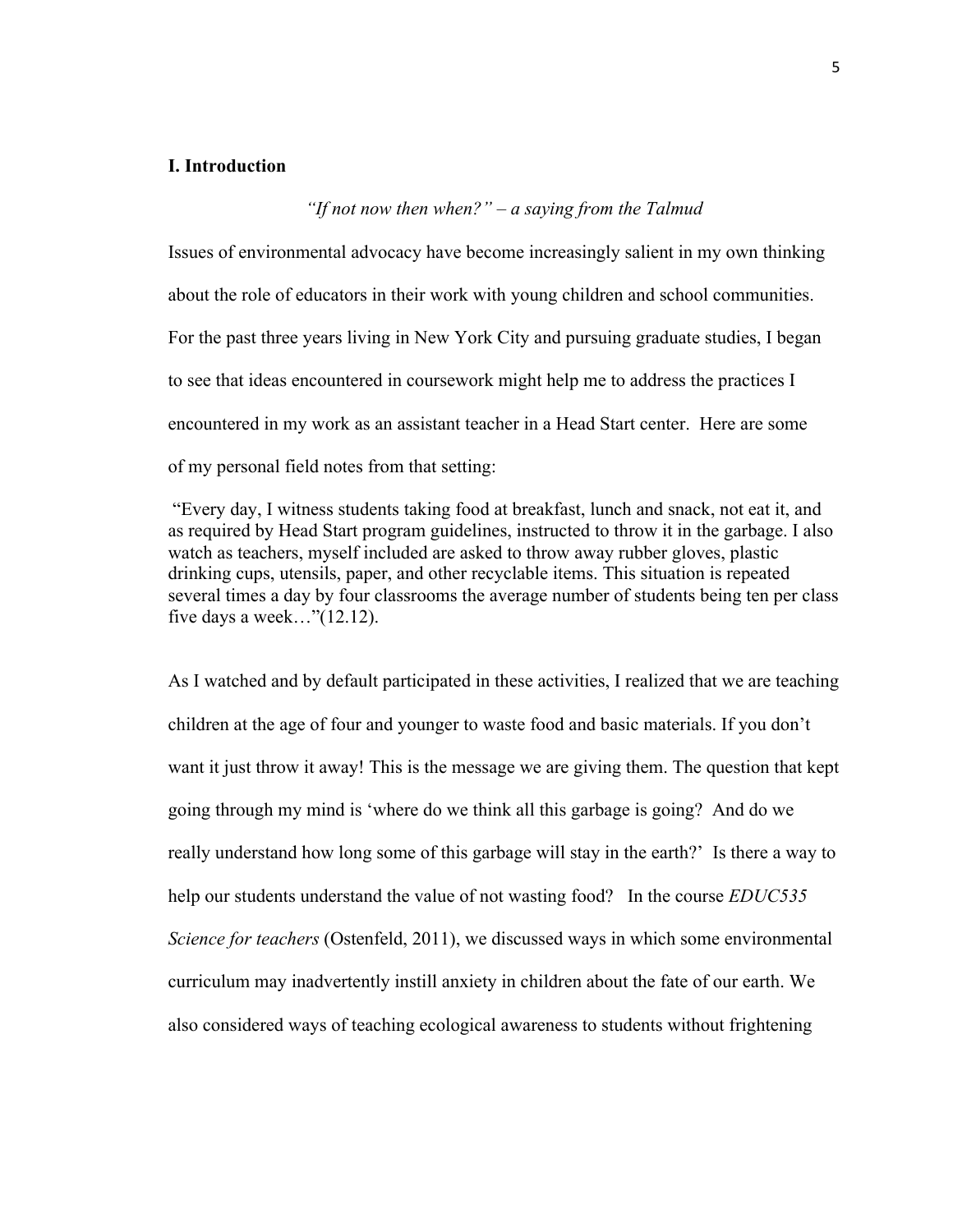them. The key question of this thesis is: Can storytelling be a tool to develop environmental awareness in early childhood classroom?

As a literacy specialist I am very interested in storytelling and its positive effects on children. A colleague of mine presented me with the opportunity to volunteer to read to several kindergarten classrooms during story time, at an independent school in East Harlem. I really enjoyed this weekly activity, and the children were well engaged in the stories and told stories of their own. Later, I was asked to facilitate a five-week storytelling workshop with children (ages 5 - 8) for an afterschool program in New York.

My firsthand experience showed me how much children love hearing and creating their own stories; which they do quite naturally. Having had positive experiences telling stories with children, I wondered if I could do it in the Head Start center and if four- year olds would understand the message I wanted to convey. In the Fall of 2012, I enrolled in EDUC 573 *Storytelling with Children* (Jaffe) in hopes of learning more about storytelling, and how to improve my storytelling techniques. Through this course, I learned a great deal about the oral tradition of storytelling, its origins, its uses, and the positive effect it has on children as they develop their language and literacy skills. During my storytelling course, I learned that people are naturally hardwired for stories, and that storytelling has a positive effect on the neurocognitive pathways of the brain. I also learned that storytelling helps in the development of both language and literacy skills.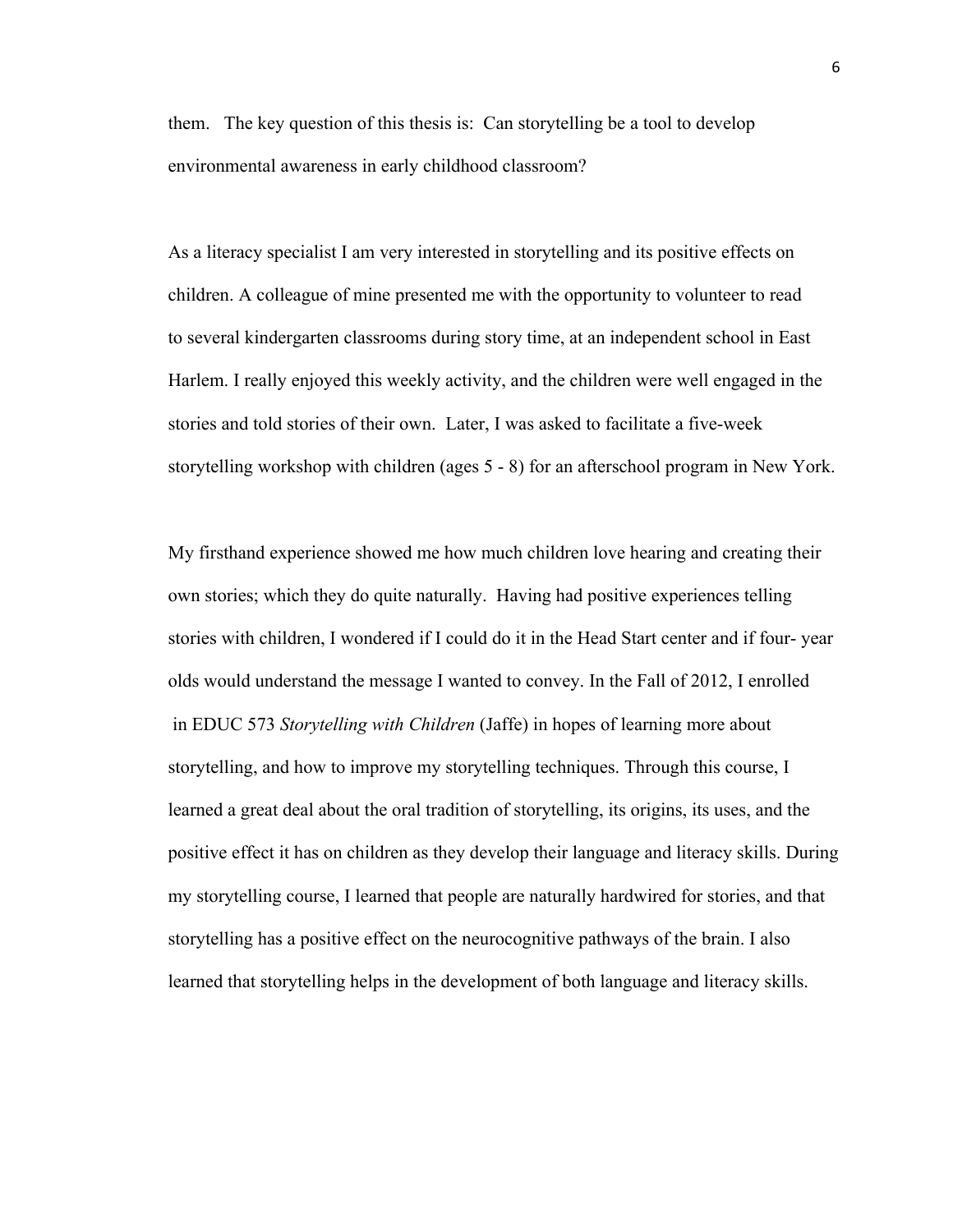Oral stories have been told all over the world for thousands of years. Stories are told for many different reasons and fulfill multiple functions. In addition to entertainment, stories are told to pass on a people's history from one generation to the next, and to impart morals, and values. Etiological or origin tales carry social messages through metaphor - often misinterpreted as pre-scientific thinking (Levi-Strauss, 1978, 1995). Bearing this in mind, I began to wonder whether I could use stories to help my students understand the concepts of caring for the environment and not wasting food.

Up until I field-tested the idea that storytelling might be an effective way to raise ecological awareness; I had only read stories from books to the children. When I tried out my first story at the Head Start center, some of the children wanted to know where my book was. I explained that I wasn't going to use a book. I had just learned the story of "The boy who turned himself into a peanut" - about a young boy who decides to try and outsmart his father. He hides, and after a series of events, the father finds his son in a peanut and the astonished boy never tried to outsmart his father again (see Green, 1979).

Before I began, I told the children would have to pay close attention and use their minds to make the pictures. As I told the story and reached the part where the father wakes up from his nap, and can't find his son one child asked, "Why didn't they call the police?" This child used his background knowledge and asked the question based on what might happen in the same scenario today. Once I saw how engaged this student and the others were in the story, I was even more motivated to explore whether or not storytelling would be an effective tool to raise ecological awareness and reduce waste in our classroom.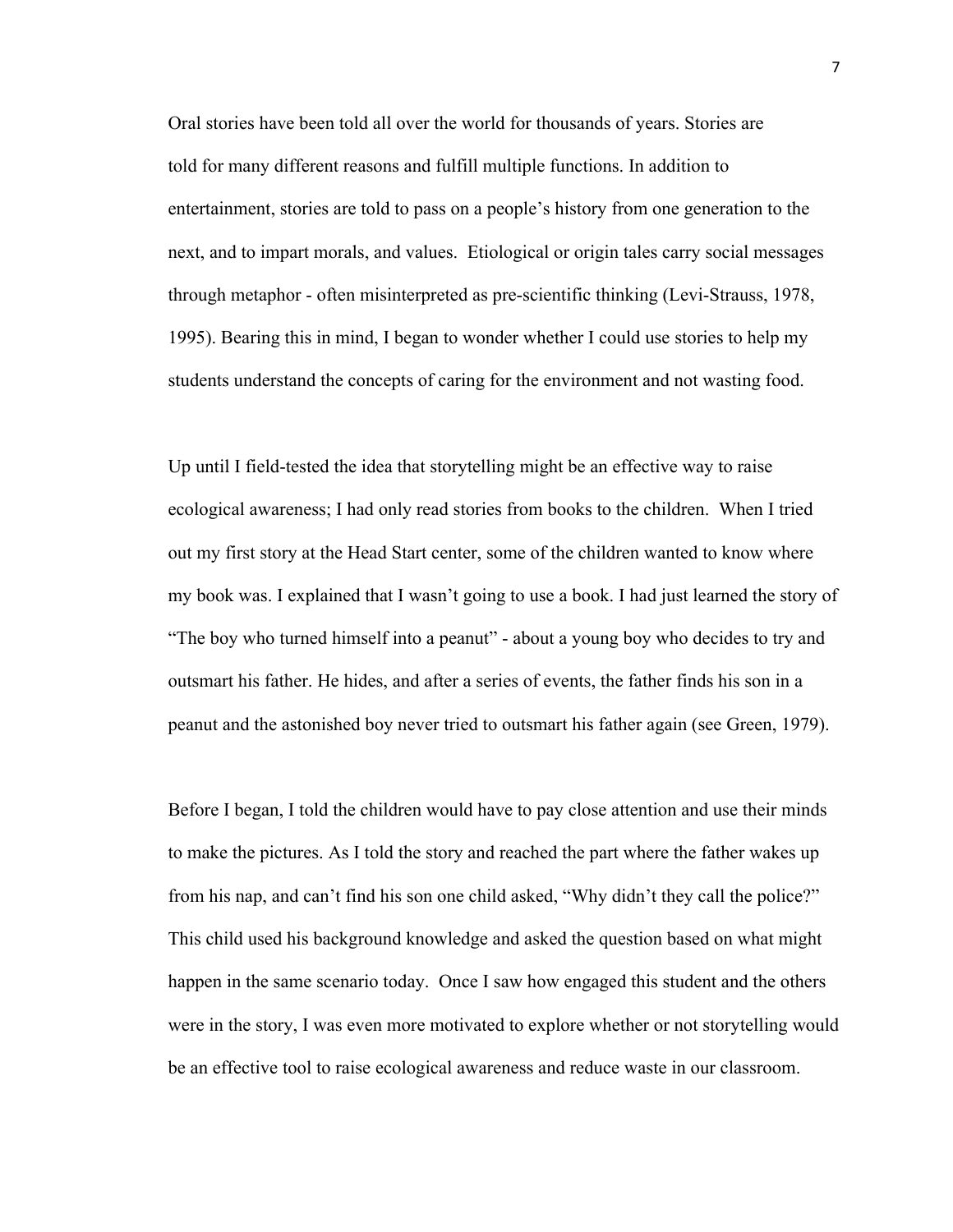**II. Background research**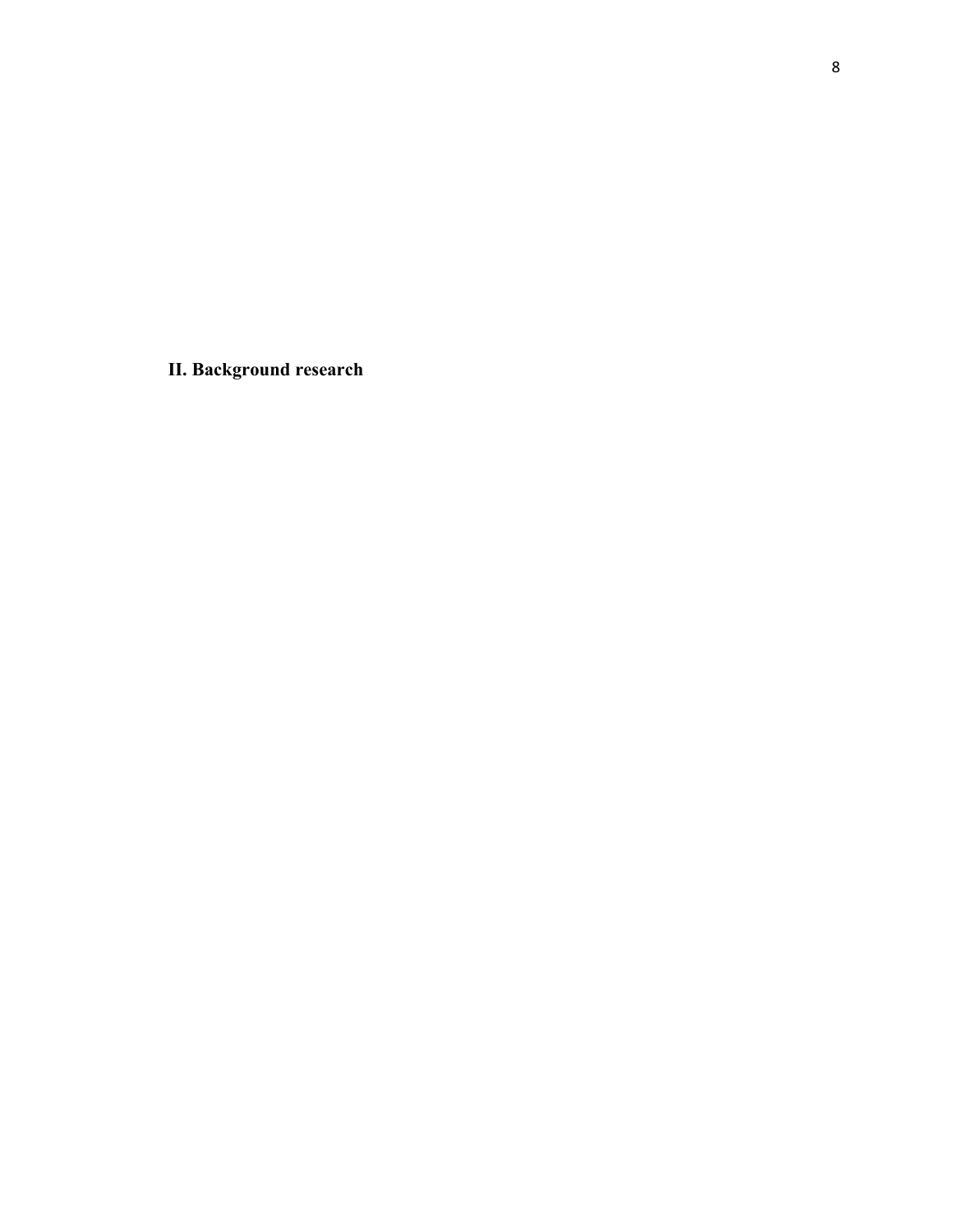#### **II. Background Research**

Before stories were written in books, audio recorded, or seen on the big screen, people

told each other stories' at home, in large community gatherings, one-one, or in small

group settings. Storytelling is a universal phenomenon that crosses all cultures. In his

article *The secrets of storytelling: Why we love a good yarn,* Hsu (2008). States:

Storytelling is one of the few human traits that are truly universal across culture and through all of known history. Anthropologist find evidence of folktales everywhere in ancient cultures, written in Sanskrit, Latin, Greek, Chinese, Egyptian and Sumerian. People in societies of all types weave narratives, from oral storytellers in hunter-gatherer tribes to the millions of writers churning out books, television shows and movies. (Hsu, para. 4)

Aubrey Davis, storyteller and author of several picture books had this to say during an interview with Gillian O'Reilly:

Humans are storytelling creatures. We communicate our experience through stories. We are predisposed to tell and listen to them, and to learn from them. Every nation has its oral tales. They are used to entertain, inform, impart morals, and social values. (O'Reilly, 2009)

The head teacher in my classroom is Yoruba from Nigeria. She told me that as a child growing up in Nigeria, her grandparents would gather the children in a circle outside each evening and tell stories. They were usually stories about tortoise and the antics he was involved in. Some were just for fun, but most had a lesson the children needed to learn as part of their socialization into the community. Chinua Achebe (d. 2013) the renowned Nigerian novelist referred to storytelling traditions as a "conscious form of socialization" (Baker & Draper, 1992 p.9) which he felt was missing from his own children's lives in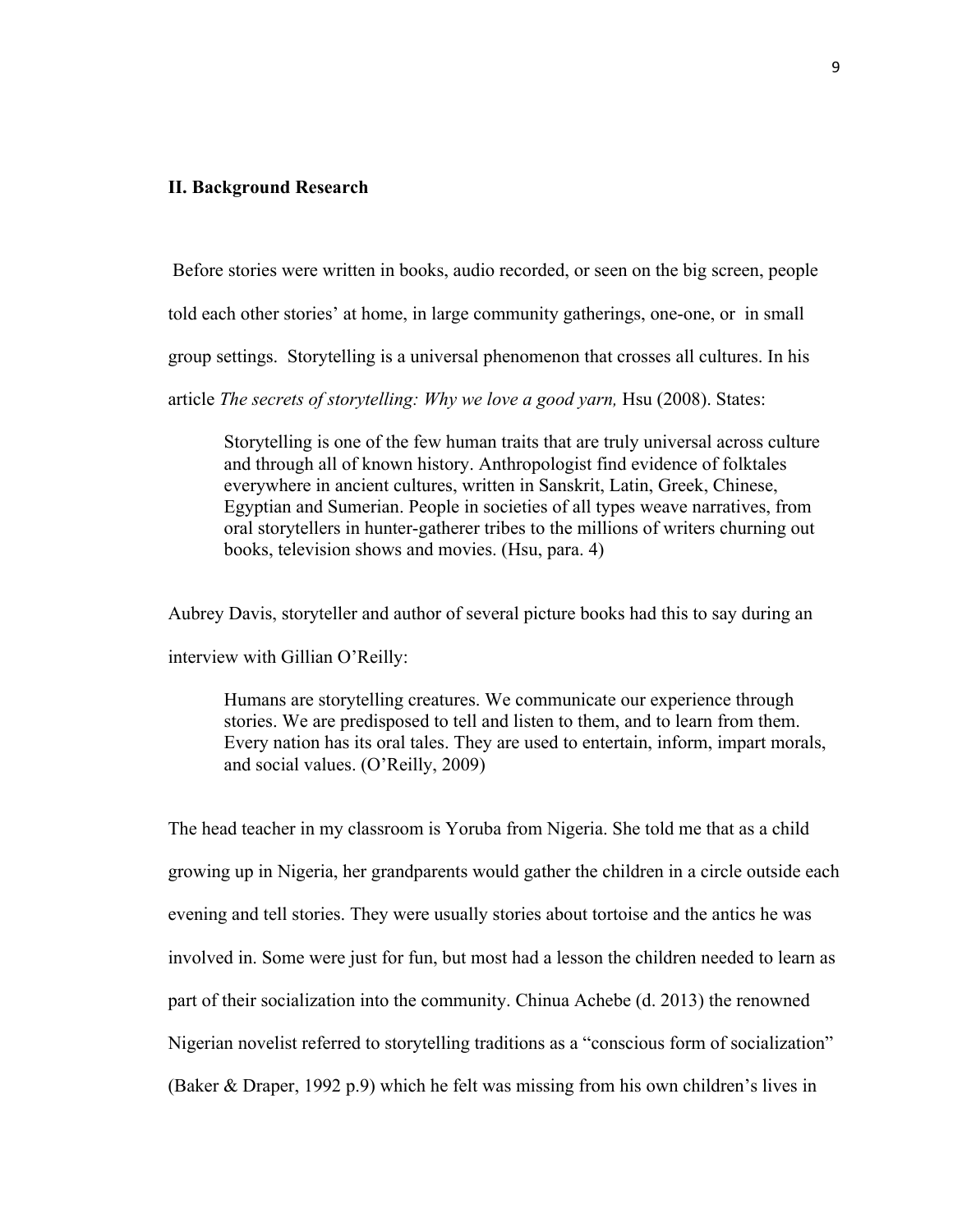the United States. Achebe was a member of the Igbo people of Nigeria. He said as a

child he not only listened but he had to be a storyteller as well:

Children need stories. It's not enough that they read them in books, or that books are read to them. If you cannot have the nightly storytelling sessions because of the way we live these days, then books are better than nothing-I'm not underrating the importance of children's books. But I am saying that if children can have the sessions, the nightly sessions they will much prefer that. (p. 10)

Marta Bekele (2003), like Achebe, came to New York from a cultural heritage rich in

oral narrative. In her thesis *Ethiopian oral traditions*, she recalls growing up listening to

elders share their wisdom through stories and how much she missed this communication:

Oral traditions have been part of my everyday life for as long as I can remember. Growing up in Ethiopia elders always shared stories with me and I, in turn, also shared them with my siblings, cousins and friends. When I moved to the United States in 1985 I left behind a significant aspect of my life and my past. For over ten years I did not share stories nor did I hear one from an elder. It felt as if it was buried inside me until something reawakened my force. The course *Storytelling for Children* (EDUC 528) at Bank Street College for Education did just that for me. (p.1)

Achebe, from Nigeria, Bekele, from Ethiopia, and the head teacher in my class, all grew up listening to stories from their elders. Achebe and Bekele both told stories as children. All three felt this storytelling ritual was missing from the lives of children today. Marta Bekele was able to find a way to regain some of what she lost by taking the storytelling class and then going on to tell stories in her own classroom. Chinua Achebe began to tell stories to his daughter because he remembered the importance they played in his life.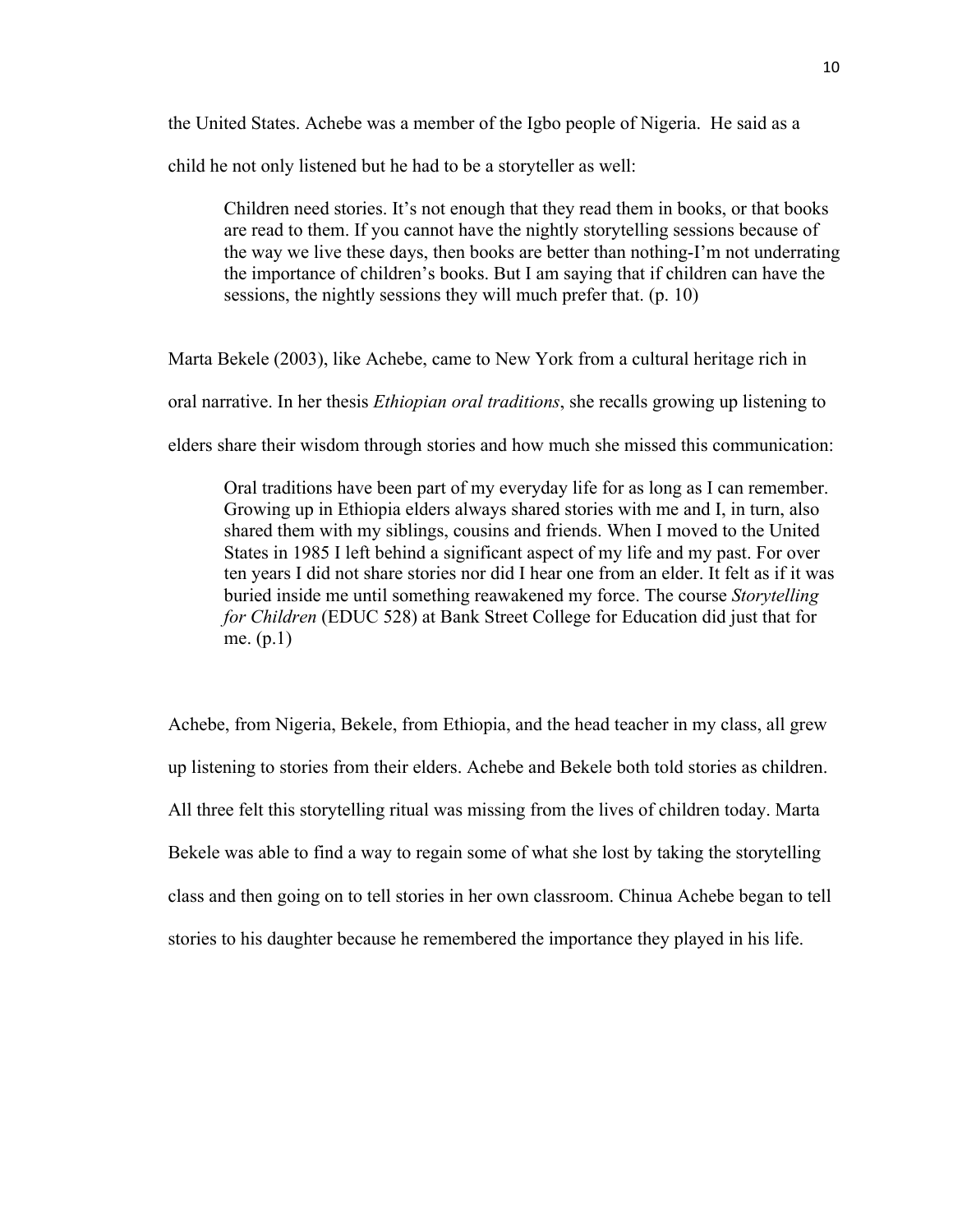#### *Historical perspective in the African Diaspora:*

During the period of chattel slavery in the United States, it was forbidden for Africans to learn to read or write. Being caught reading or writing could get one beaten or killed. Africans used the oral tradition of storytelling, accompanied by songs, and symbols to help them survive this horrific experience:

> Telling ourselves our own stories, interpreting the nature of our world to ourselves, asking, and answering epistemological and ontological questions in our own voices and on our own terms, has as much as any single factor been responsible for the survival of African Americans and their culture (Gates, 1989).

There is a common misconception that Africans once transported to America, lost their history and culture. As an African American studies undergraduate major, I learned that this is far from the truth. Africans retained many aspects of their diverse cultural origins. Over time some of the retentions were fused to form distinct African American linguistic and cultural traditions. Stories from Africa that survived the Middle Passage were often retold using characters that children and adults were familiar with in the United States.

One character that is found in both stories from Africa and the southern United States is the rabbit or hare. As with most folktales, they were told both to entertain and to teach children lessons they needed to learn for survival. During slavery, the church was one of the few places that blacks were allowed to gather in numbers. It is in the church that many plans for freedom were made. Even though slaves were not allowed to gather alone, they still found a way to organize, disseminate information and plan for their freedom. What better place to hatch plans for freedom than in the church?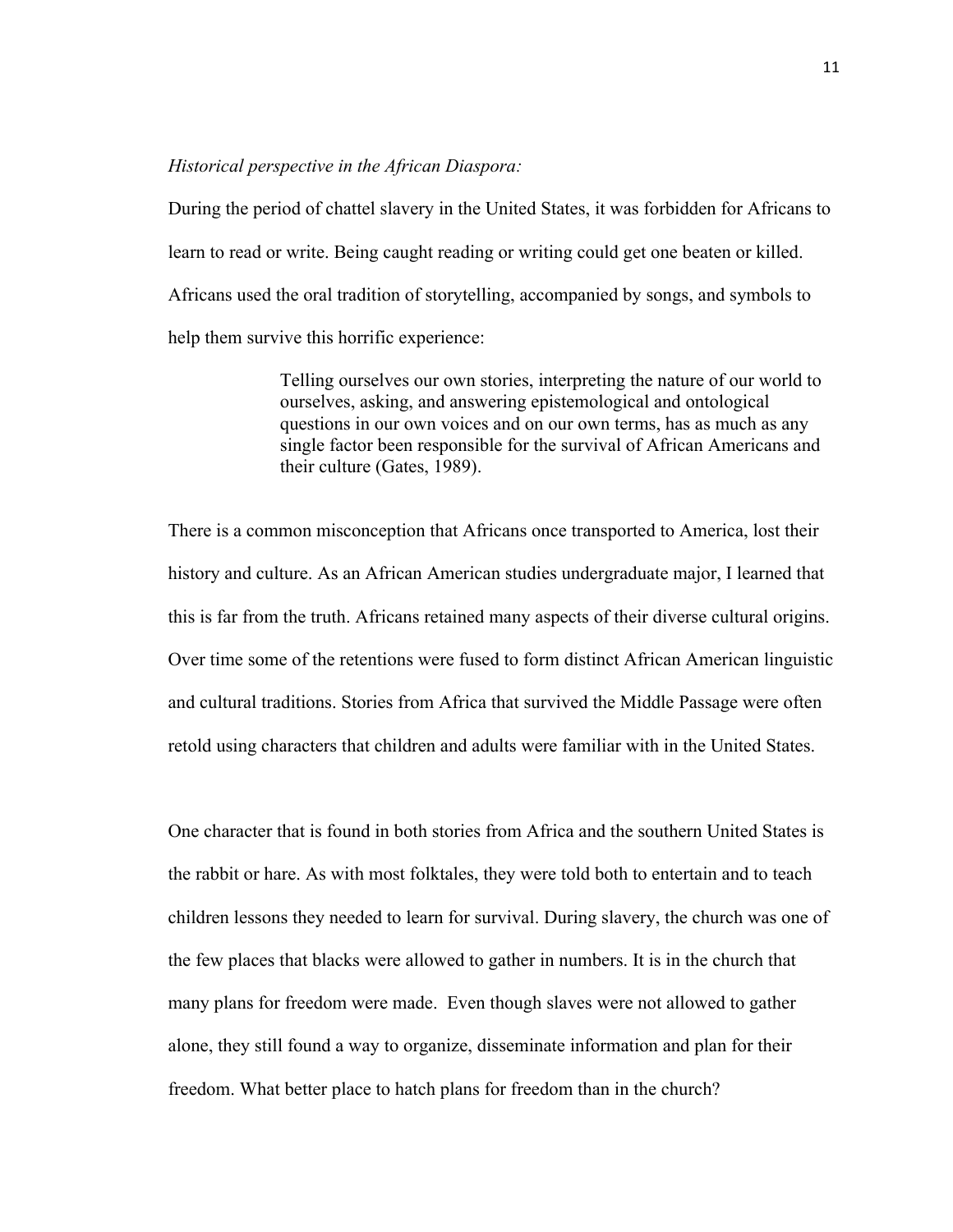In her thesis: *A storytelling unit: Brer Rabbit tales*, Kim Thurman (1995) discusses how she used Brer Rabbit tales to engage her fourth grade students in reading and literature.

For Thurman (1995) being involved in the black church had a profound influence upon her life. At one point she calls the preacher "the master storyteller." (p.6). I also remember attending church and listening to the preacher tell stories to drive parts of his sermon home, to whichever group of parishioners he felt needed to hear the message. Just as preachers couched road maps to freedom through stories during slavery, the pastor used stories from the bible to admonish children who were disobedient to their parents. He also used stories to celebrate political victories, happy occasions and just about any situation that might be affecting his "flock". From my own experience growing up in the black church I can relate to Thurman's statement:

In effect he [the preacher] was a master teacher. High up on the church pulpit, my pastor would tell stories using a combination of oratory and dramatic skills. His sermons were fashioned to fit every occasion within Afro-American communal life. (p. 7).

For Thurman these experiences were a catalyst for telling stories to children in the classroom. In my own life, the stories my friends and I heard in church helped us to understand our role within the community; they celebrated our lives, and spoke to our aspirations as children and as Black people in America. The oral tradition is still very strong within the black community. You can hear stories being told at poetry slams, in rap and hip-hop lyrics and the wider community of global media.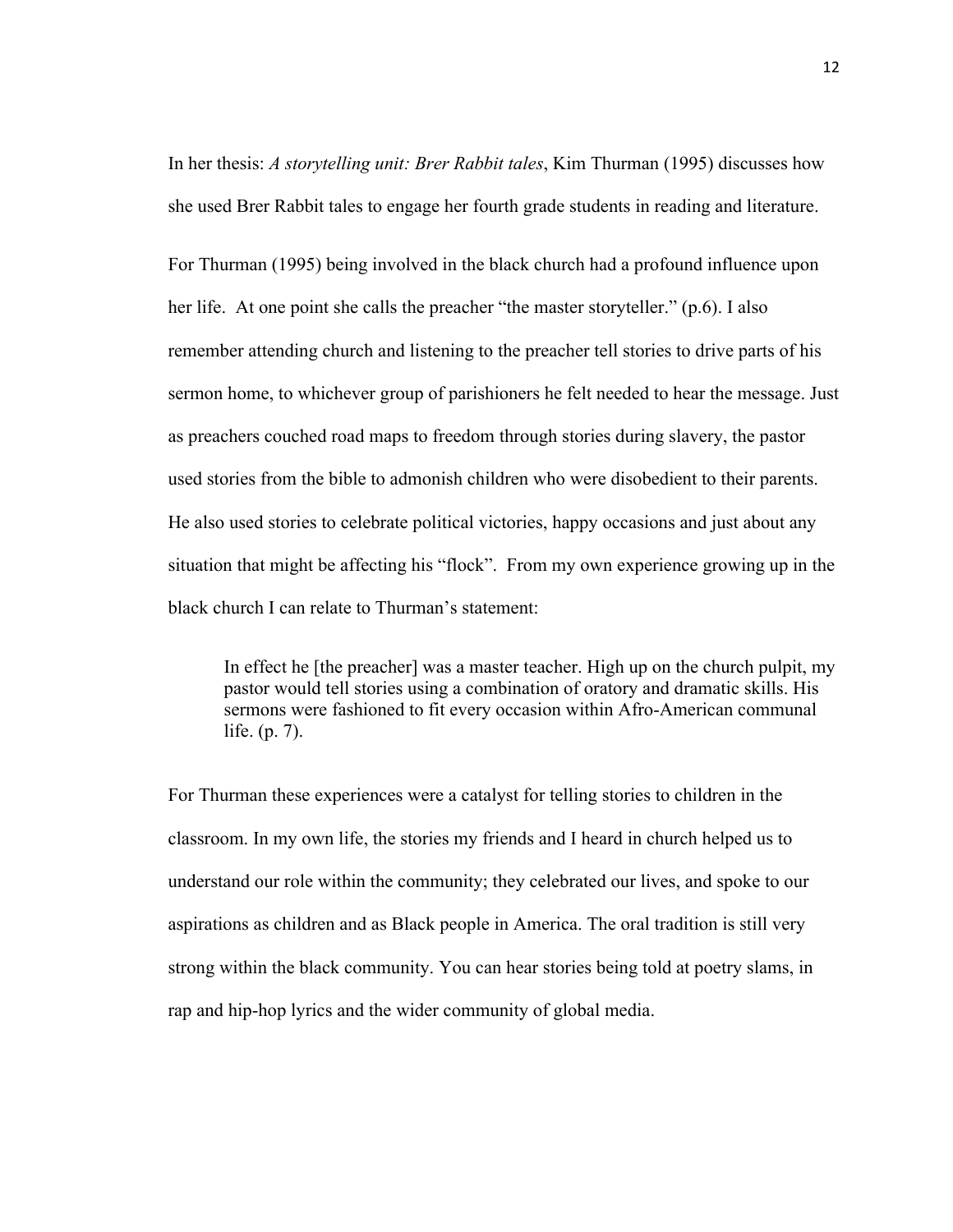## *At the center:*

The stories children heard at home, in church and in other social situations, were what they enjoyed talking about. The classroom teacher focused on preparing the children for what she felt would be the challenges of kindergarten. Things like following directions, sitting quietly, and paying attention, were emphasized. Most of the daily classroom communication centered on academic skills and school-based discourse styles. I observed that although the children would dutifully respond to instructional directives, they did not actively participate in verbal interactions. However, I found that when I conducted readalouds (often before lunch) the students were engaged and had brilliant imaginations.

These experiences were a confirmation that oral storytelling could be a powerful tool for understanding concepts, new vocabulary, and language skills, as well as verbal expression. In the following section I will present several components of key research in the field which helped me to develop the environmental storytelling sessions.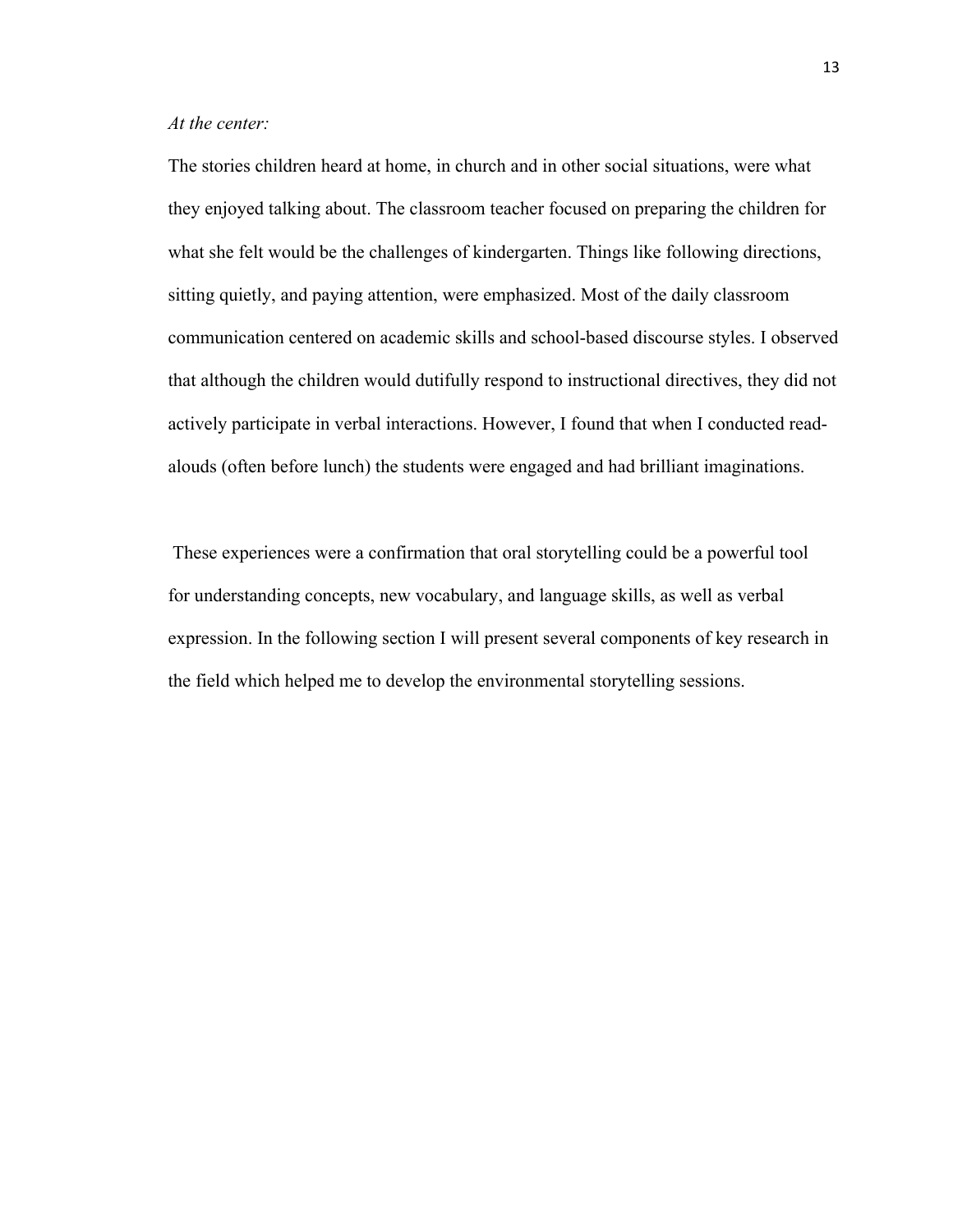#### **A.** *Neurocognitive development*

Neuroscientists have been studying the brain and how it functions for some time. What is common knowledge at this point is that the brain is the place where learning takes place. Since the brain is the center for learning it is important that educators have some basic knowledge of how it functions to help facilitate learning (Hart, 1983, Liston, 1994). Michael Gazzaniga (2012) established that there was a system in the left part of the brain that liked to explain actions and moods after they occurred; he calls it the "interpreter". The interpreter takes information that is not necessarily related and turns it into a story; it is constantly trying to explain our behavior in a way that makes us feel comfortable.

Theories of neuroscience are presented to demonstrate the significance of storytelling and narrative to education by relating brain function to learning. Liston (1994) in her article entitled Story-telling and narrative: A neurophilosophical perspective, describes for teachers two theories: the "tensor network theory" and the "neurogenesis theory" in order to provide an understanding of brain functions during learning. She asserts that learning is based on previous learning and that if new information is not connected to students' current knowledge and interests, previously established neural networks will not exist, and students will be unable to connect new extension. She further asserts, "Storytelling and narrative are a good way to encourage new connections and the recognition of new patterns and relationships among objects and ideas." (P. 54). To illustrate this point, Liston uses the example of students learning the geography of West Africa through storytelling rather than through memorizing lists of facts and geographic details. For example: instead of using decontextualized lists of nations and capitals, the students are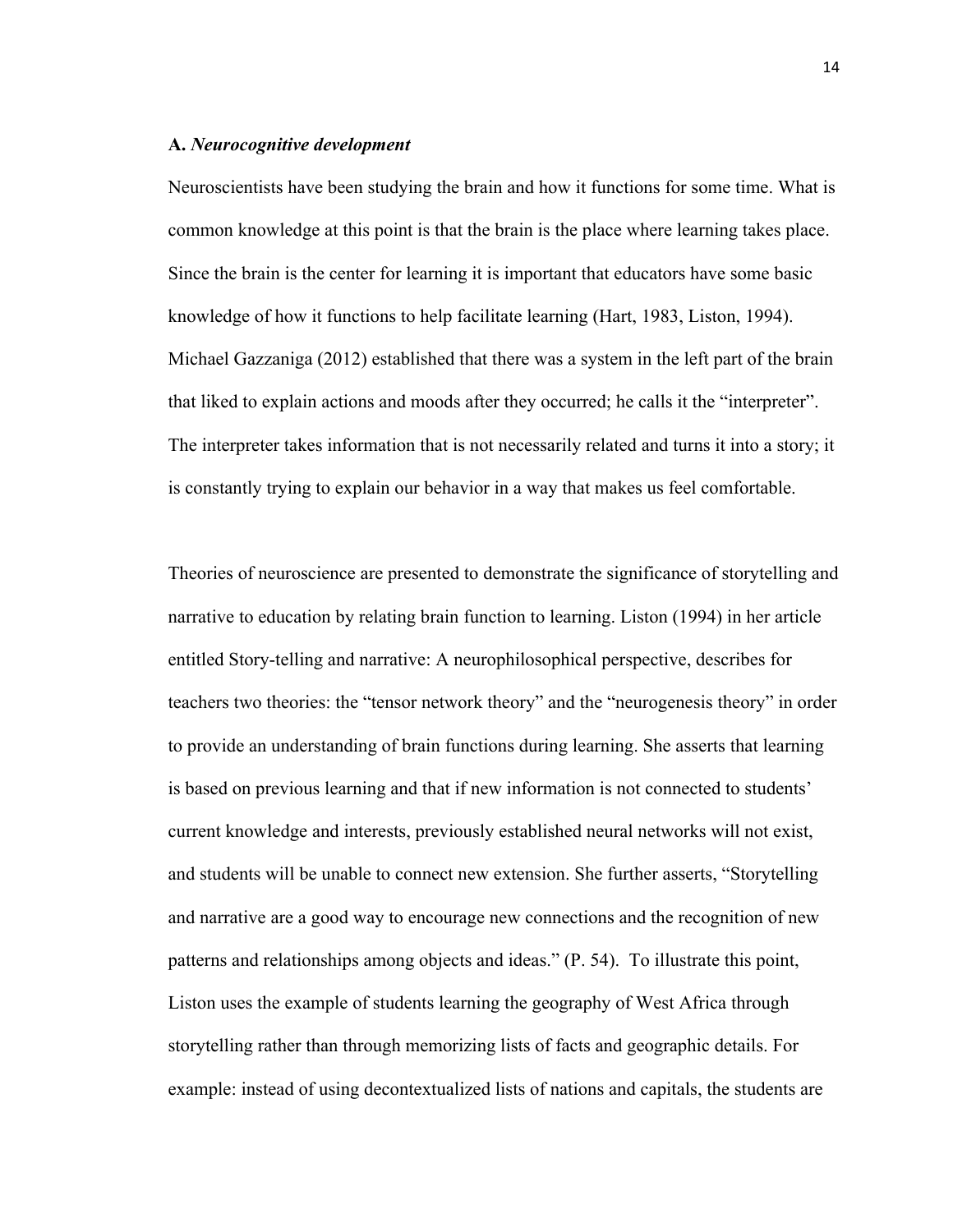shown a wide variety of artifacts from the region and are presented with tales from those who have lived or traveled in Western Africa. A student, who has seen clothing from the region, can relate their interest in fashion and clothing to a particular part of the region, helping them to remember facts that are important to the official curriculum and testing.

Each student hearing the same stories would make their own personal connections to them using different neural networks to capture the relevant information. "Appealing to each student's unique hunger to learn by presenting a broad menu of possible "hooks" or connections with pre-existing neural networks, storytelling makes education fun and significant for students and facilitates true and lasting brain-compatible learning."(p.65).

Neurocognitive science supports what human beings have demonstrated for centuries: storytelling helps us make sense of the world and helps us survive. Today through empirical research, we know that oral narrative improves text comprehension in schoolbased subjects (Isbell, et al, 2004). Storytelling has been shown to help students learn detailed information, facts and concepts in both social studies and math. Researchers also agree, that it supports literacy and language development across the disciplines.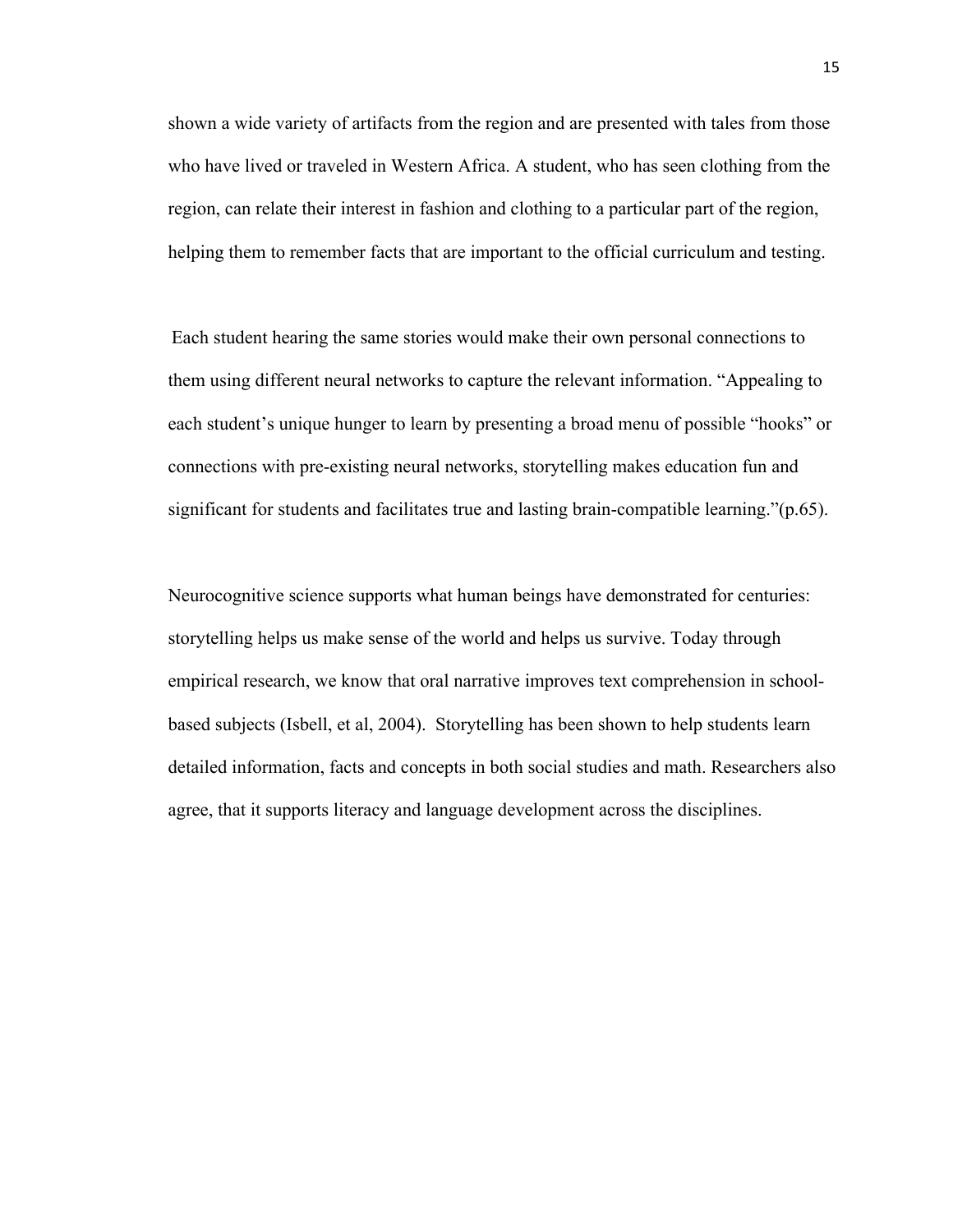#### *B. Language and literacy*

In the introduction to *Storytelling: Process and practice*, librarians Norma Livo and Sandra Reitz (1986) state:

Stories have the power to reach within, to command emotion, to compel involvement, and to transport us into timelessness". They are a way of thinking, a primary organizer of information and ideas, the soul of a culture, and the consciousness of a people. Stories are a way in which we can know, remember and understand (pp.3-4).

Stories have an important impact on language development and literacy. From the time a child is born they begin to develop language through interacting with parents and other siblings and relatives. These interactions teach children about the meaning, structure, and use of language usually expressed in the form of conversation.

Beginning at the age of 3 or 4 years, children begin using another language storytelling. These narrative skills continue to develop over time and are valuable for three reasons. a) as a useful tool for development of oral language. (Morrow,1985). b) narratives are thought to form a bridge to literacy (Hedberg & Westby, 1993) and c) there is evidence that narratives are related to conceptual development (Applebee, 1978; Vygotsky, 1962) (Stadler & Ward, 2005, p. 73). For Vygotsky (1978) "Cognitive and linguistic skill appears twice on two planes. First it appears on the social plane, and then on the psychological plane. First it appears between people as an interpsychological category, and then within the child as an intrapsychological category." (p. 163) Children first listen to a story in a social setting, in this case, the classroom told by the teacher, and during this process they internalize the story on a personal level. As children listen to a story being told, they have to use their imaginations to create pictures because there are no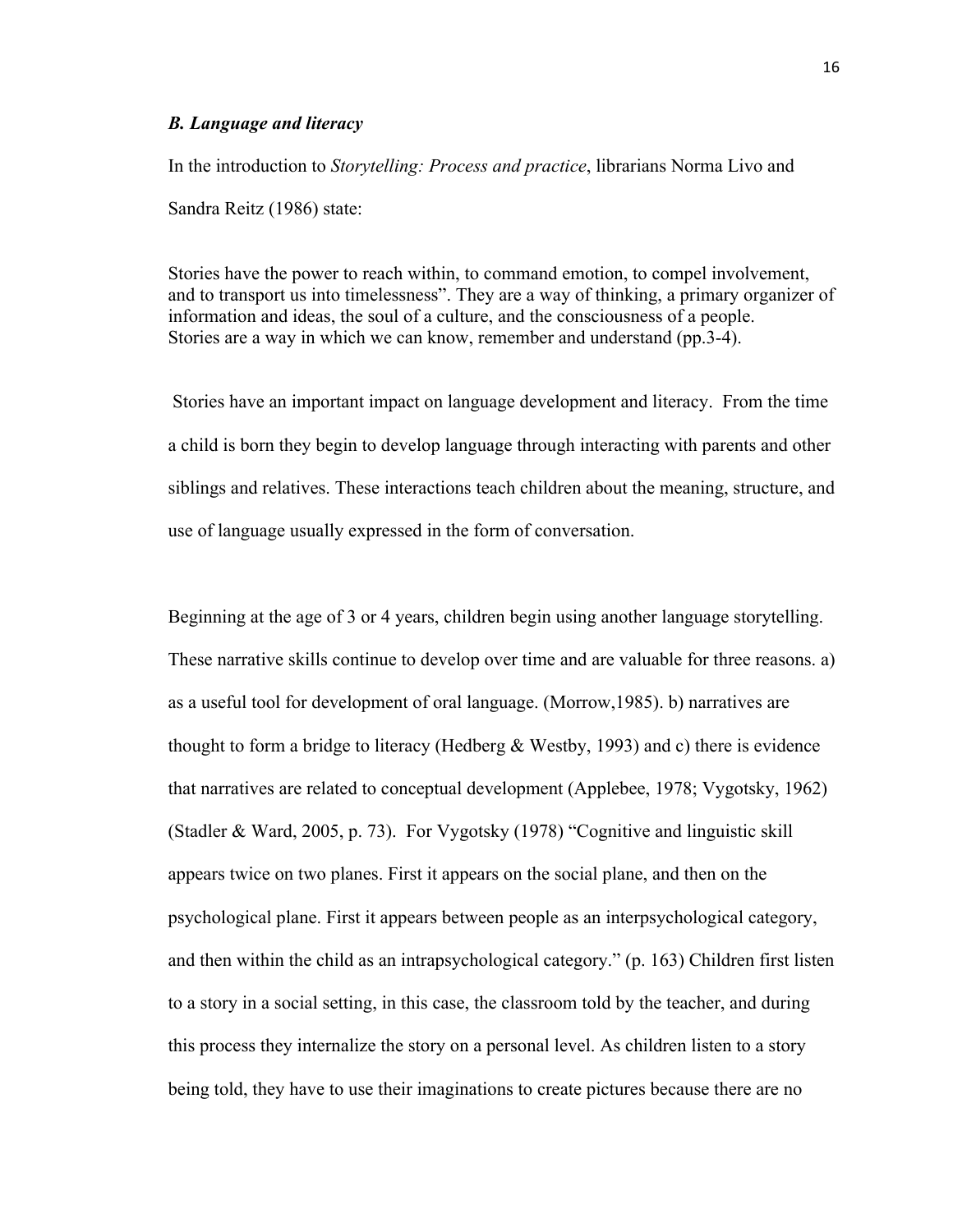books and no pictures being shown. Stories that are imaginative, repetitive, short, and express crisp, vivid style, work well for telling with young children.

Various types of stories that are effective to tell are folk and fairy tales, original tales, personal experience stories, and literary stories. Telling children stories views teaching in a holistic and literature-based framework and can motivate students to tell their own stories, and to read more widely as they seek to find the literary tales they hear (Swenson, 200). Other researchers also agree that storytelling can lead to the increase in the development of vocabulary and syntax:

We know that children are active participants in their acquisition of language. Their language patterns are learned in social contexts while they are interacting with other children and adults. Studies continue to confirm that the development of vocabulary and syntactic complexity in language are more advanced in children who are frequently exposed to a variety of stories (McGrath, Taylor, & Kamen, 2004).

Storytelling with young children also prepares them for writing in the later grades.

Language is the basis for all writing and young children come to us with the syntax of their language already formed and can communicate great thoughts to us if we're willing to listen. I believe that we need to begin with the end in mind; we need to utilize their very strong structural language skills in oral storytelling before we expect them to write the stories in any form. Songs, poems, finger plays can be dramatized; for young children and the more familiar they are the more the children will enjoy performing (Ohlaver, 2001).

The US Department of Education has designated research in preschool and literacy as a national priority (Jacobson, 2001). Isbell, Sobol, Lindauer, and Lowrance, (2004) conducted a study to explore the ways that storytelling and story reading influence the language development and story comprehension of young children from 3 to 5 years of age. Two groups of children heard 24 stories. One group received oral storytelling, and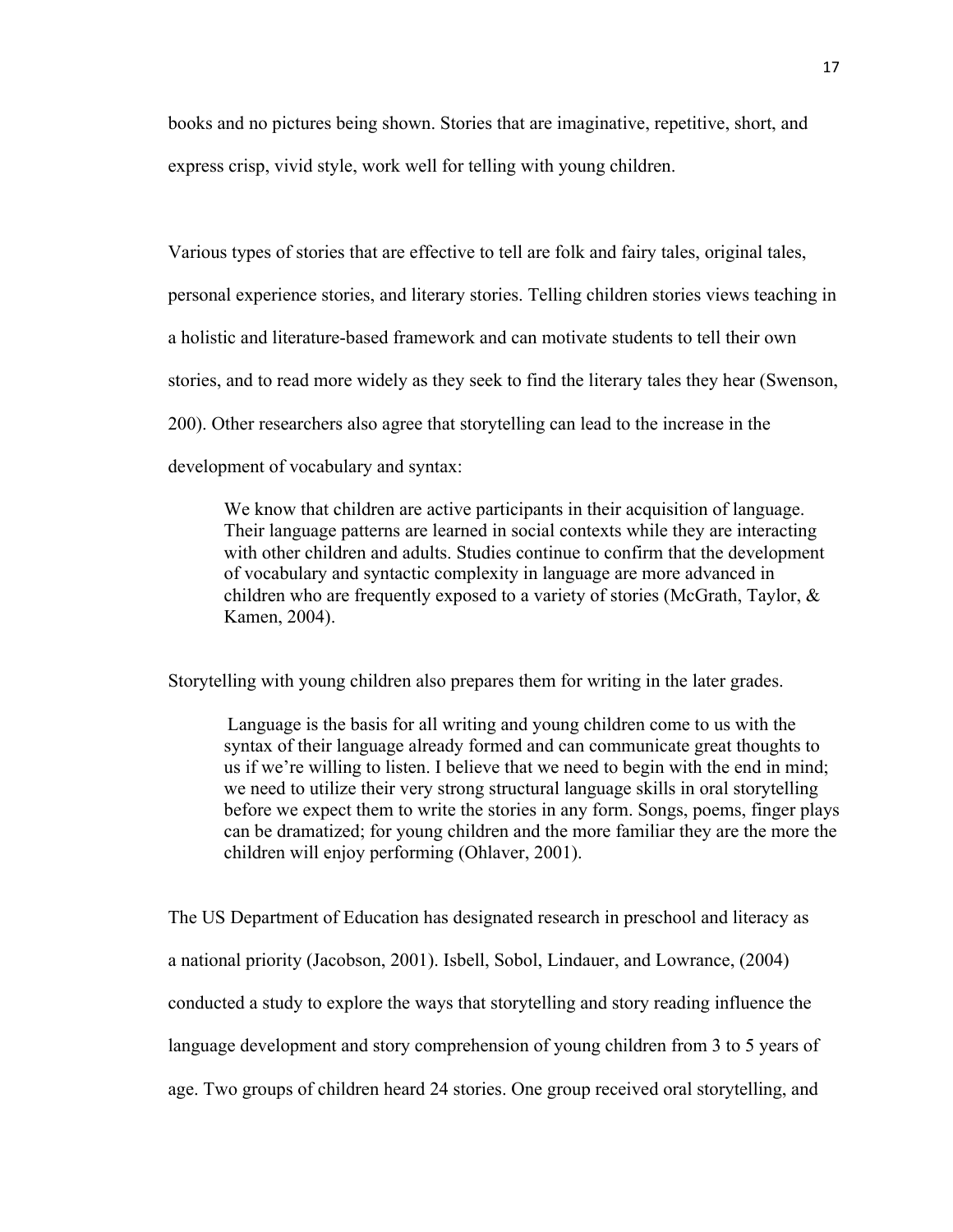the other group heard the stories read. The children were asked to retell the oral story and create a story using a wordless picture book. The results showed both story reading, and storytelling had positive results on children's oral language development and comprehension. The children who heard the stories showed improvement in their comprehension skills. This I believe was in part because the use of their imaginations' helped them form their own story pictures in their minds, to remember the story. The students who had the story read to them showed improvement in their language development. This was due to the child's interaction with the text and illustrations, which help build new vocabulary while discussing the story with a teacher or other co-reader.

The above research clearly shows that storytelling has a positive effect on children's literacy and language skills. Storytelling is a fun and interactive way to get children ready for reading and writing. It can be used in almost every curriculum. As teachers we have to be aware of the learning styles of our students. We have to be prepared to differentiate instruction based on the needs of each student where possible. Jan Andrews in an interview with O'Reilly, 2009) stated that:

Storytelling, in fact speaks very particularly to children who struggle with reading (and surprisingly often the best storytellers themselves). For these children, the hook is a stumbling block; they haven't yet reached the point where they see it as a friend. From their responses, [at all ages] I know that being told a story has given them real access to literary experience (p. 12). Both reading and oral telling can effectively tell stories. When the teacher reads a story and shows pictures, the audience is influenced by what

they see and the authors' words. However, when children are told stories they can interpret them as they see fit. Kieran Egan, (2001) founder of the Imagination Education Research Group discusses alternative ways of thinking about how children learn. He suggests that children use their imaginations to explain events in their everyday lives: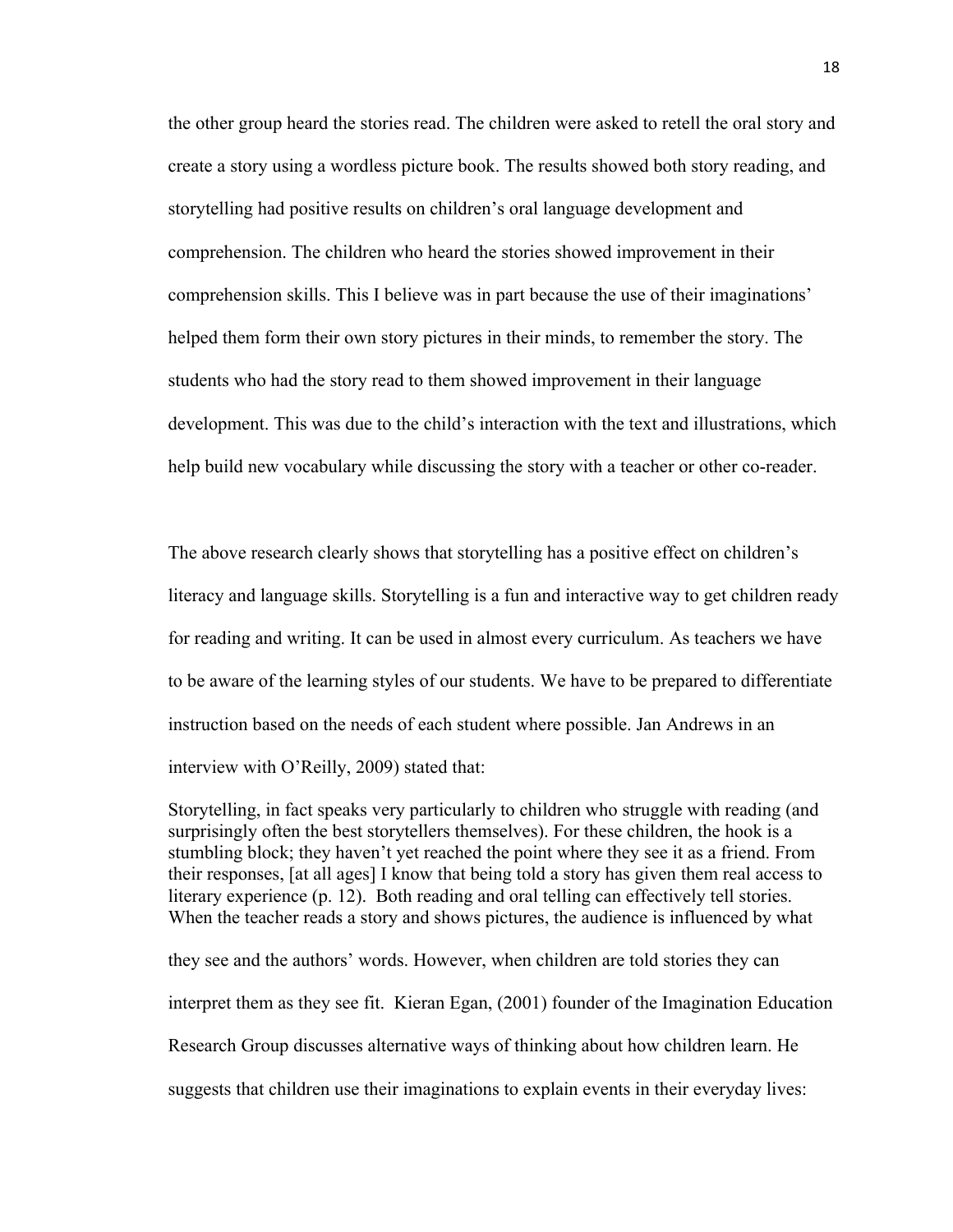Children also have imaginations and emotions and these, too, connect with the world. If children's minds are supposed to be restricted to the everyday details of their social lives why are they full of monsters, talking middle-class rabbits, and titanic emotions? We cannot sensibly explain Peter Rabbit's appeal in terms of its "familiar family setting" (Applebee, 1978, p. 75), when it involves a safe forest and a dangerous cultivated garden, and death so close, and so on (p.17).

Given Egan's framework, one of the things that I've found that bring stories to life, and stimulates imagination and creativity in an audience, is to include movement, and song into the stories. This adds another dimension, and the audience is better able to retain what they heard. For children becoming physically involved is not only fun, but again it helps them remember and assists in their ability to retell a story. At the center, I often read Anansi stories during morning circle time, and each time after I read, one boy, Sam, (pseudonym) would always tell me he met a particular character and would describe their interaction together. Other students would chime in using sounds and physical motions to show what they did with Anansi or other characters (confirming Egan's thesis).

Sometimes instead of reading Anansi stories from a book, I would tell the stories and deliberately tell a part in the wrong order. The children would say, "No that's not how it goes, and I'd reply oh no then how does it go?" They would retell the story in their own way, adding details as they went. Sometimes they forgot important parts, but always wound up with the same story ending. The children's retelling of the story showed me they were thinking about it, seeing pictures in their minds, and understanding the story. Watching them and listening to them discuss Anansi stories, further fueled my desire to use storytelling to help raise the students' awareness about wasting food. I hoped to encourage them to only put on their plates the amount of food they would eat, so they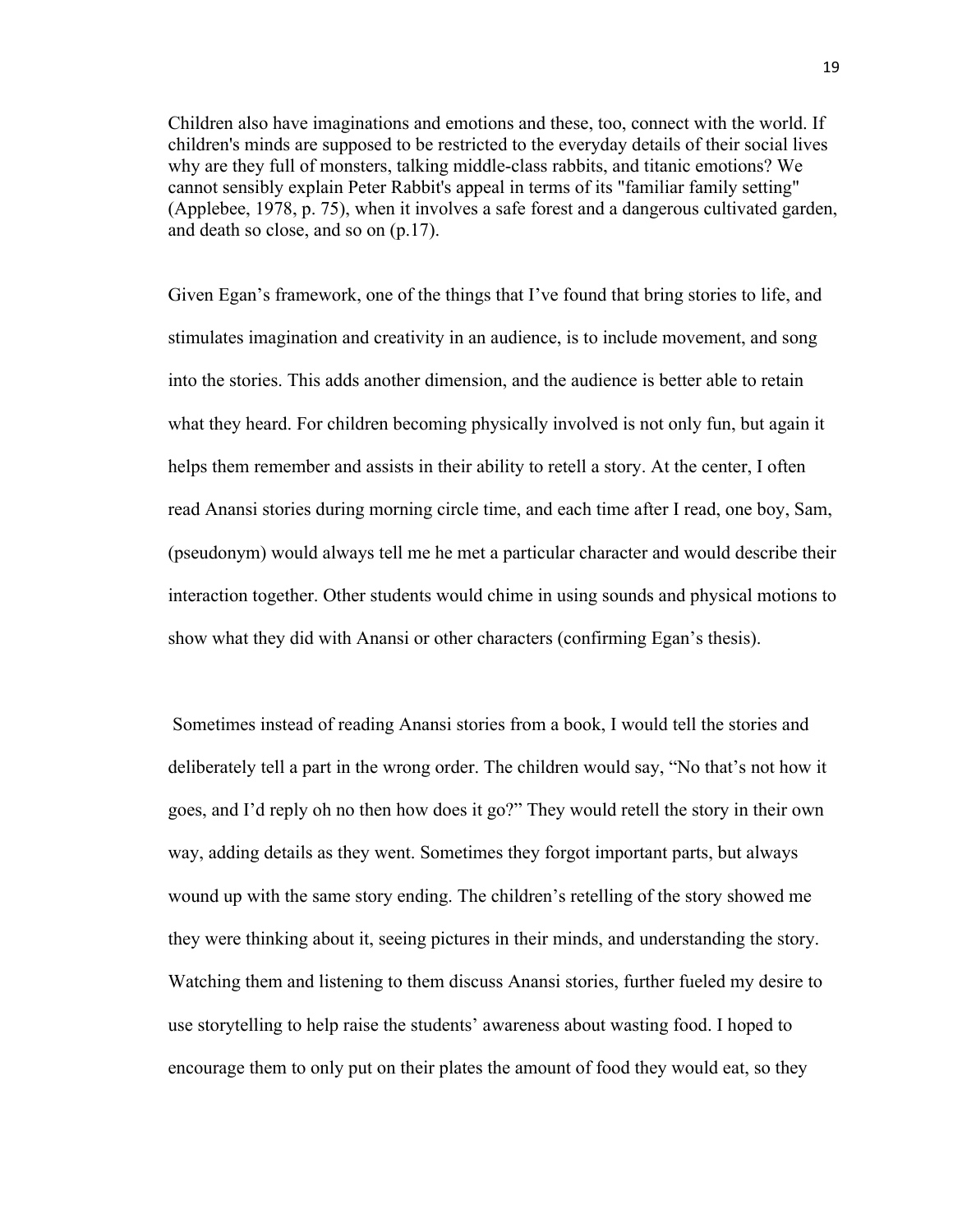wouldn't throw the rest in the garbage. Given all of the above, I set out to answer my question by researching field-based projects and educational resources.

#### **C.** *Storytelling in curriculum*

Storytelling can be used in almost every curriculum we want to engage students in. It is important that teachers be able to choose stories that are appropriate for the curriculums they want to teach, the age group they are working with, and that they are aligned with the common core standards for each particular subject.

Much of what we teach students in school is disconnected from their everyday lives. This is particularly true when it comes to math. When teachers think about what they want students to learn in math they don't usually think in terms of telling stories. Teaching through storytelling can help teachers reach different students at different levels. For the child who has trouble reading, hearing a story can be helpful because it requires the student to use his or her imagination. Egan, (1986) gives an example of how stories can enhance student learning across all subjects.

The general conclusion is that if we focus on children's imaginative activity, we can see a range of sophisticated and powerful conceptual tools in use. The pedagogical task is to work out how we can organize content about the real world in such a way as to encourage ordinary children to use their considerable intellectual abilities in learning (p. 18).

Egan's story form framework has been used for elementary school lesson planning. This framework covers five questions teachers might consider when planning lessons or units of study for their students. 1. What is important about the topic? Why should it matter to children? And what is effectively engaging about it 2. What powerful binary opposite's best catch the importance of the topic? 3. Organize content into story form. What content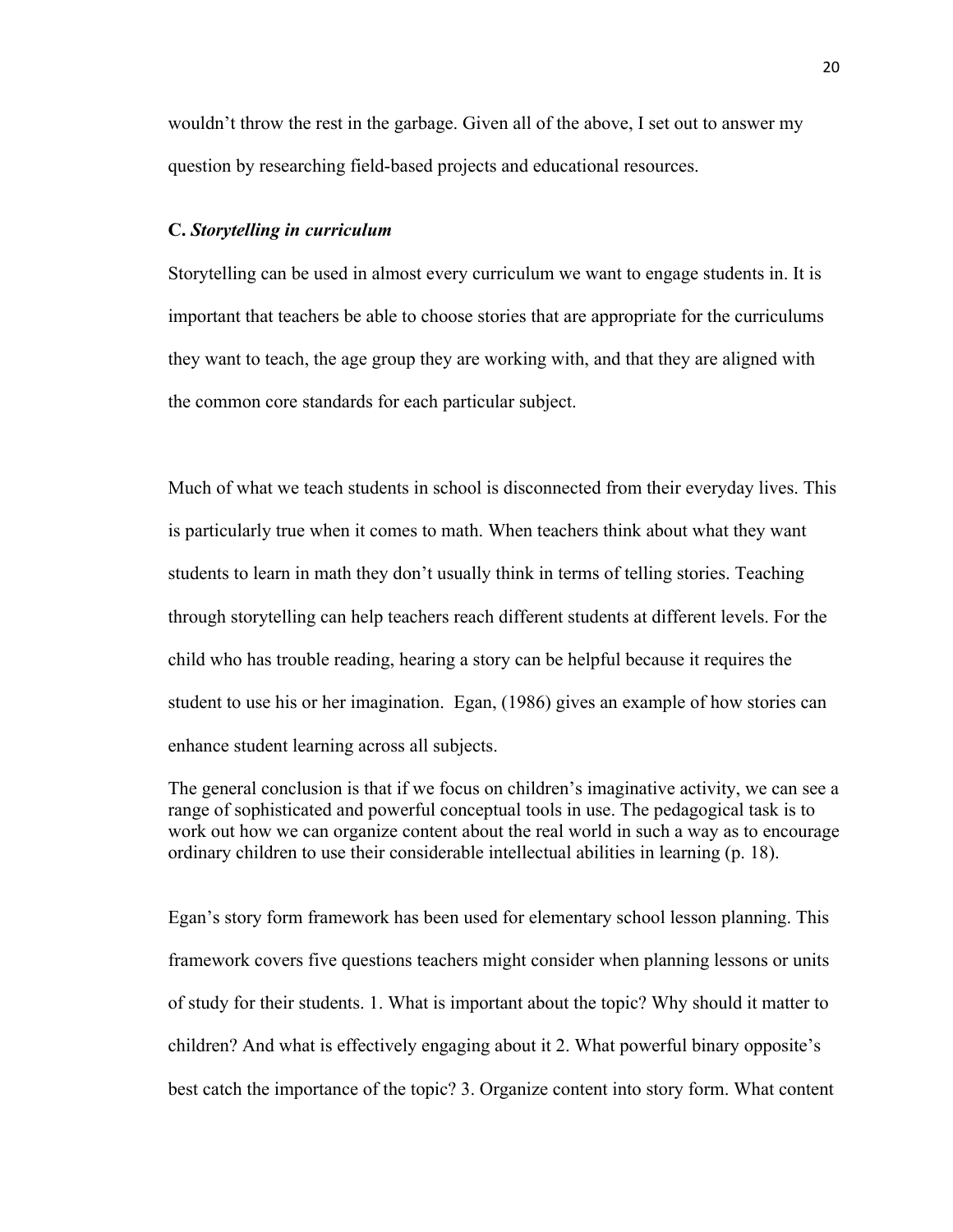most dramatically embodies the binary opposites, in order to provide access to the topic? And what content best articulates the topic into a developing story form? 4. Conclusion. What is the best way to resolve the dramatic conflict inherent in these binary opposites? What degree of mediation of those opposites is it appropriate to seek? 5. Evaluation. How can one know whether the topic has been understood, whether its importance has been grasped, and whether the content was learned? (See: www.ierg.net).

The child's imagination is the thing we want to spark during storytelling. It's imagination that can motivate a student to want to know more about a particular subject, or develop a particular skill. It might take some preparation to find the best stories to read for math, and to a lesser extent science. But the purpose of telling a story is to get them interested in learning more about the skills such as computation in math and experiments in science.

For young children listening to stories improves their ability to tell stories, provide a setting, explain the moral or solution to the problem, and remember the characters in the story. Storytelling complements story reading in the classroom.

#### *D. Ecological sources in folklore and oral tradition*

Teachers and other educators, who want to help children understand their connection to the earth, and their responsibility for caring for it, will find many stories that deal with nature, and animals when searching for stories about nature. But, they don't always speak directly to the importance of caring for our earth. MacDonald, (1999) in her book *Earth Care,* collected stories with specific themes that speak to humans' responsibility for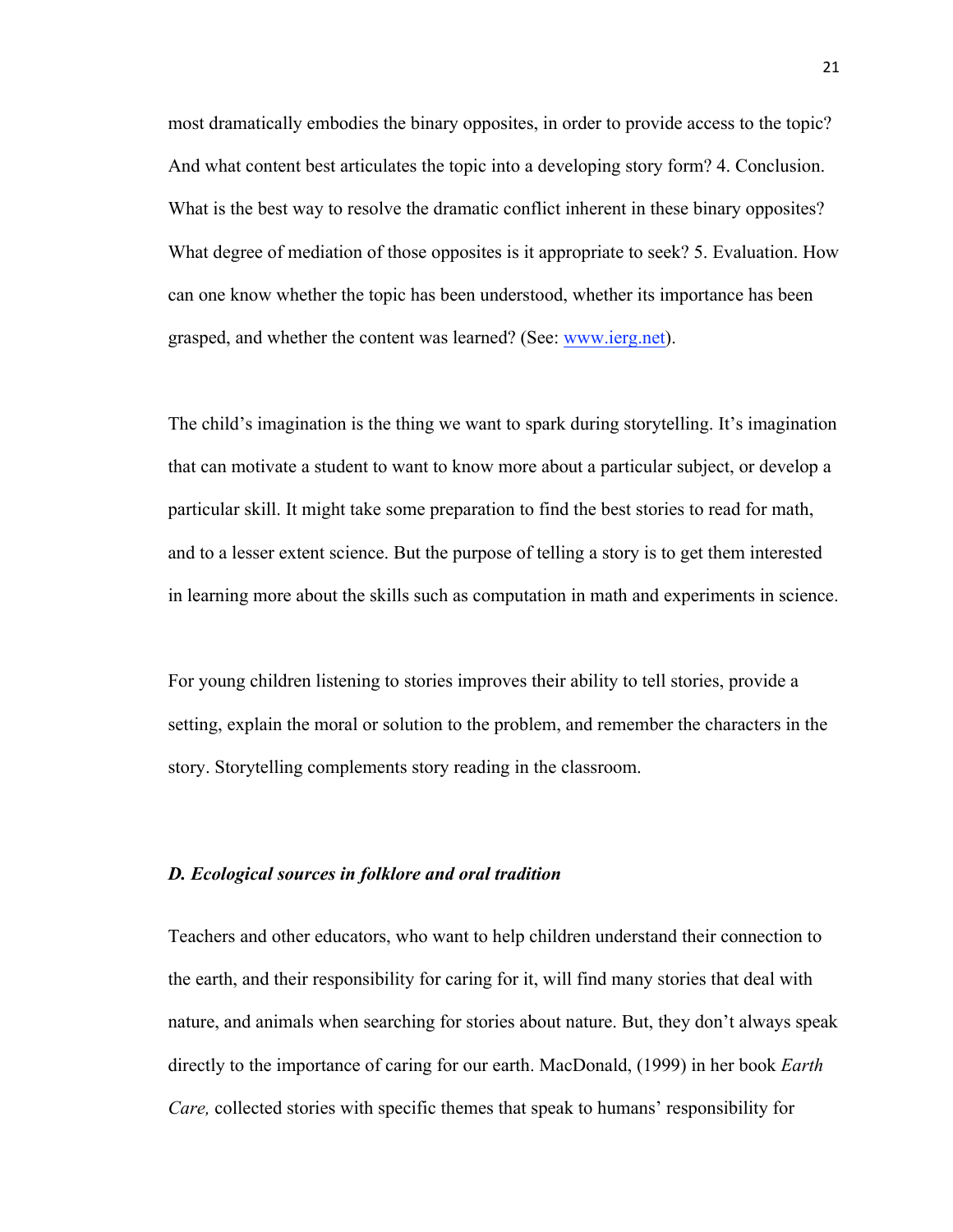caring for the earth. These folktales come from around the world from places like: England, West Africa, India, China, and Brazil, to name a few. Some of the themes represented in her book speak about our care of the physical environment, and how all things are connected. Others speak to how humans interact with each other.

Throughout history, stories have been told to help people live harmoniously with the environment. These stories are told by people all over the world and have been handed down from generation to generation. With the advance of technology however, we have forgotten our responsibility to take care of this planet we live on called earth.

Native Americans as a group, tend to take their relationship to the land very seriously. They live close to the land and their identity is intertwined with nature. Because of the understanding of the interdependence of humans and nature, Native Americans provide many stories about how to live on, and care for the earth and all its many life forms. In *Keepers of the earth*: Native American stories and environmental activities for children Joseph Bruchac and Michael Caduto (1988) present an anthology of tales and discuss the importance of the earth to Native American people. They relate that at one time western science and Native American culture clashed. Now, however, science is beginning to catch on to the importance of what Native American perspectives and cultural knowledge teaches its members about their relationship to the earth:

The science of *ecology,* the study of the interactions between living things and their environments circles back to ancient wisdom found in rich oral traditions of American Indian stories. Time and again the stories have said that all the living and nonliving parts of the Earth are *one* and that people are a part of the wholeness. Today ecological science agrees every one of us is significant …Our thoughts, feelings and physical sensations give us a sense of identity based on…interactions with the earth, and other people (p. 5).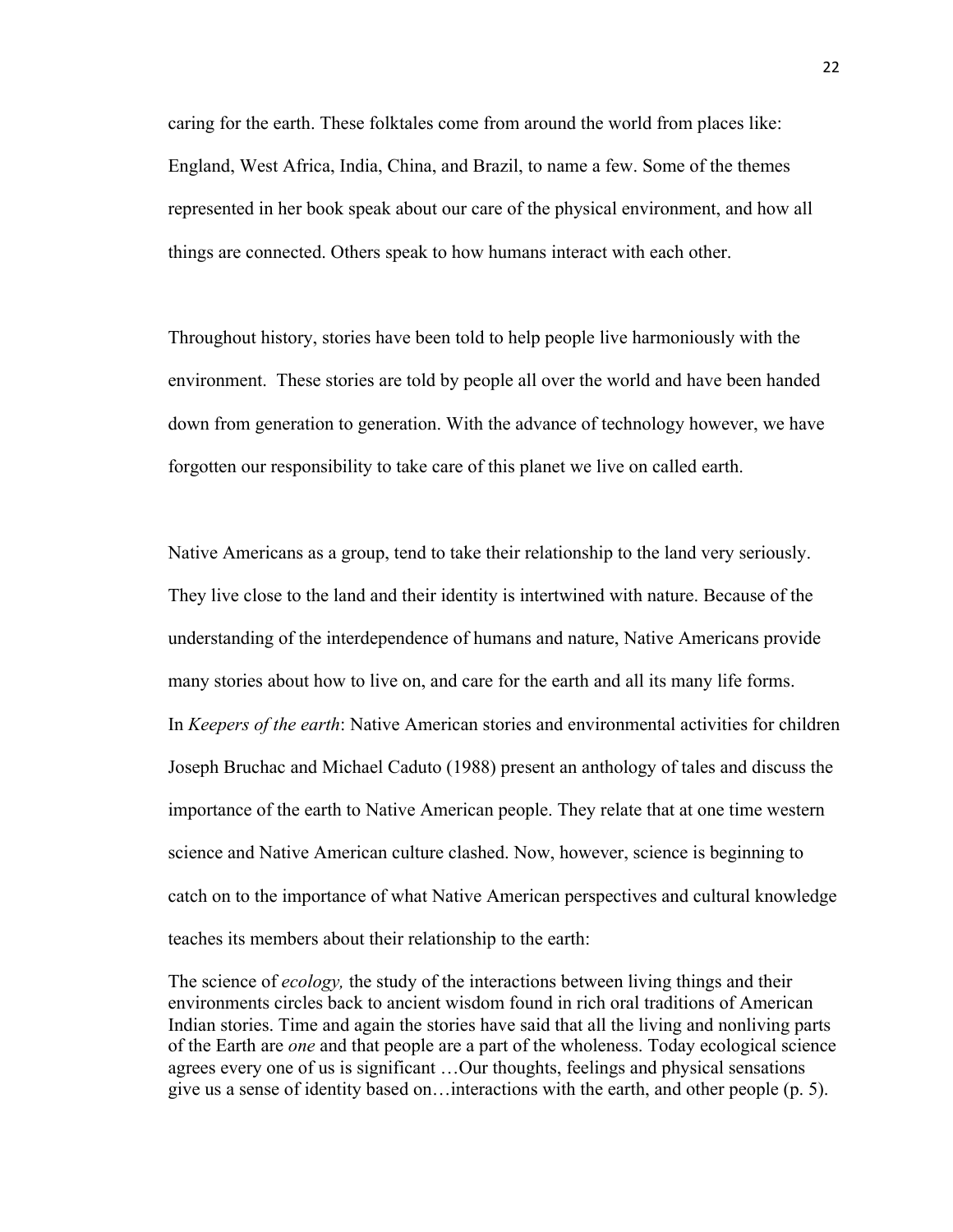These ecological stories require using the imagination and empirical investigation. The extension activities give teachers the opportunity to help students make the connection between themselves and the earth. The activities and stories emphasize how all things in nature are connected, and work together for the good of all.

This book has stories under various headings caring for our land, forests, wetlands, creatures, and stories that teach values, and the human place in earth's sacred space. A theme that is common across cultures. Human greed, pollution, and planning for the future are some of the themes represented in *Keepers of the Earth.*

#### *Choosing a story for the center:*

"Why the sky is far away' is a Nigerian folktale that I first encountered in *Earth Care*: *World folktales to talk about* by Margaret MacDonald (1999). The story can be classified as an etiological or oral tale that has been re told and interpreted in other collections including: Julius Lester (1969), *Black folktales* and in Gerson, M.J. (1974) *Why the sky is far away: A folktale from Nigeria*. The story relates a mythic time in which the sky was the source of food and nutrients - "all [a person] had to do was reach up and break off a piece of the sky and eat it…" (Lester,1969). However, due to peoples' greed and wastefulness, the sky eventually removed itself and therefore "people have had to work." The story is also the focus of "Why the sky is far away" - a curriculum published by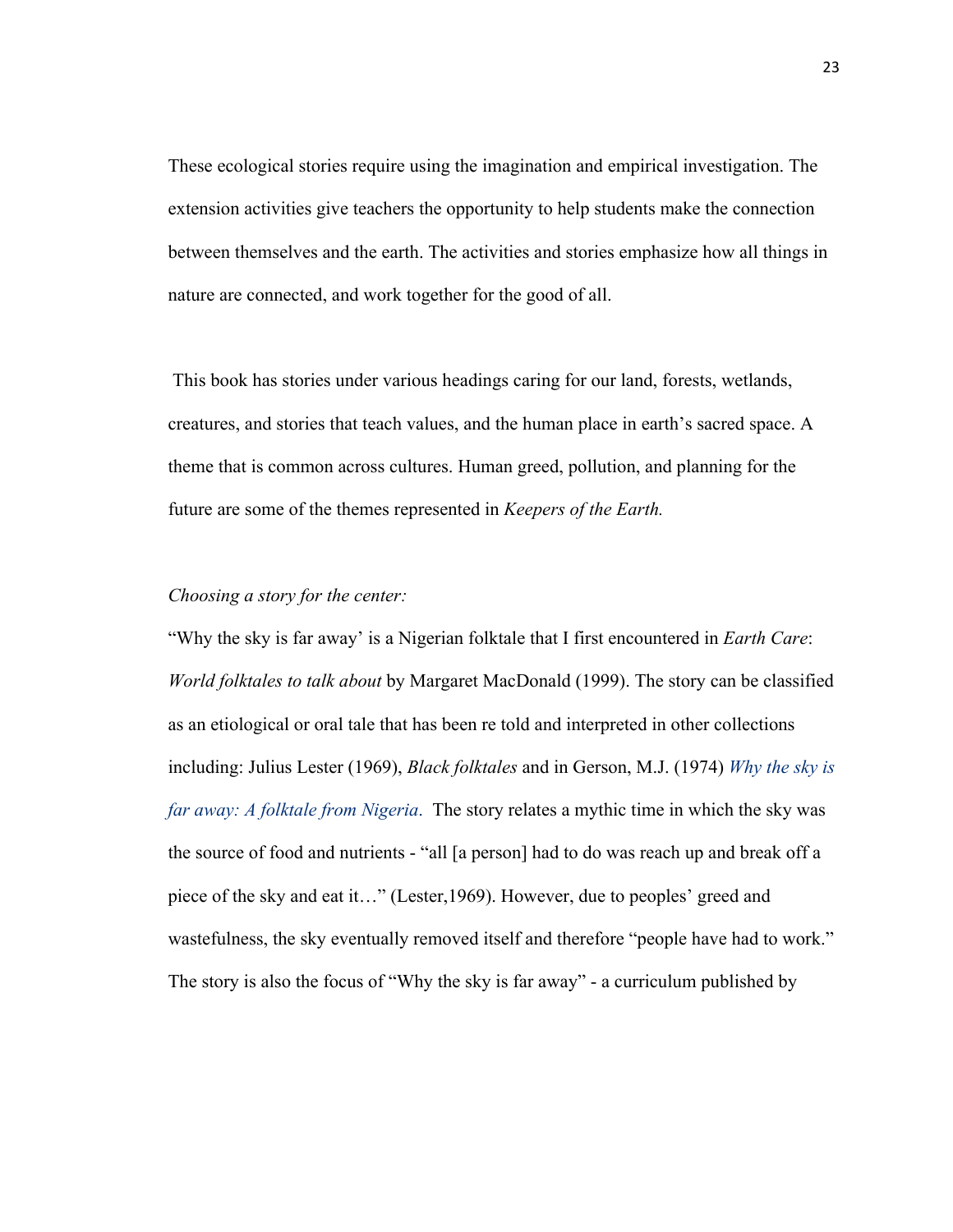Cambridge public schools grades 3-8 (see Adams, 2013). The unit was designed to study an African folktale about ecology, and to explore issues of individual versus community needs in students' own lives. This curriculum and the retelling of the story by Julius Lester, and Margaret MacDonald, helped me frame my telling of the story. I felt that because it was easy to tell and contained the message I wanted to convey, I would try it at the center. In the following section I include a transcript of the storytelling session that took place at in spring 2013 as well as comments and reflections.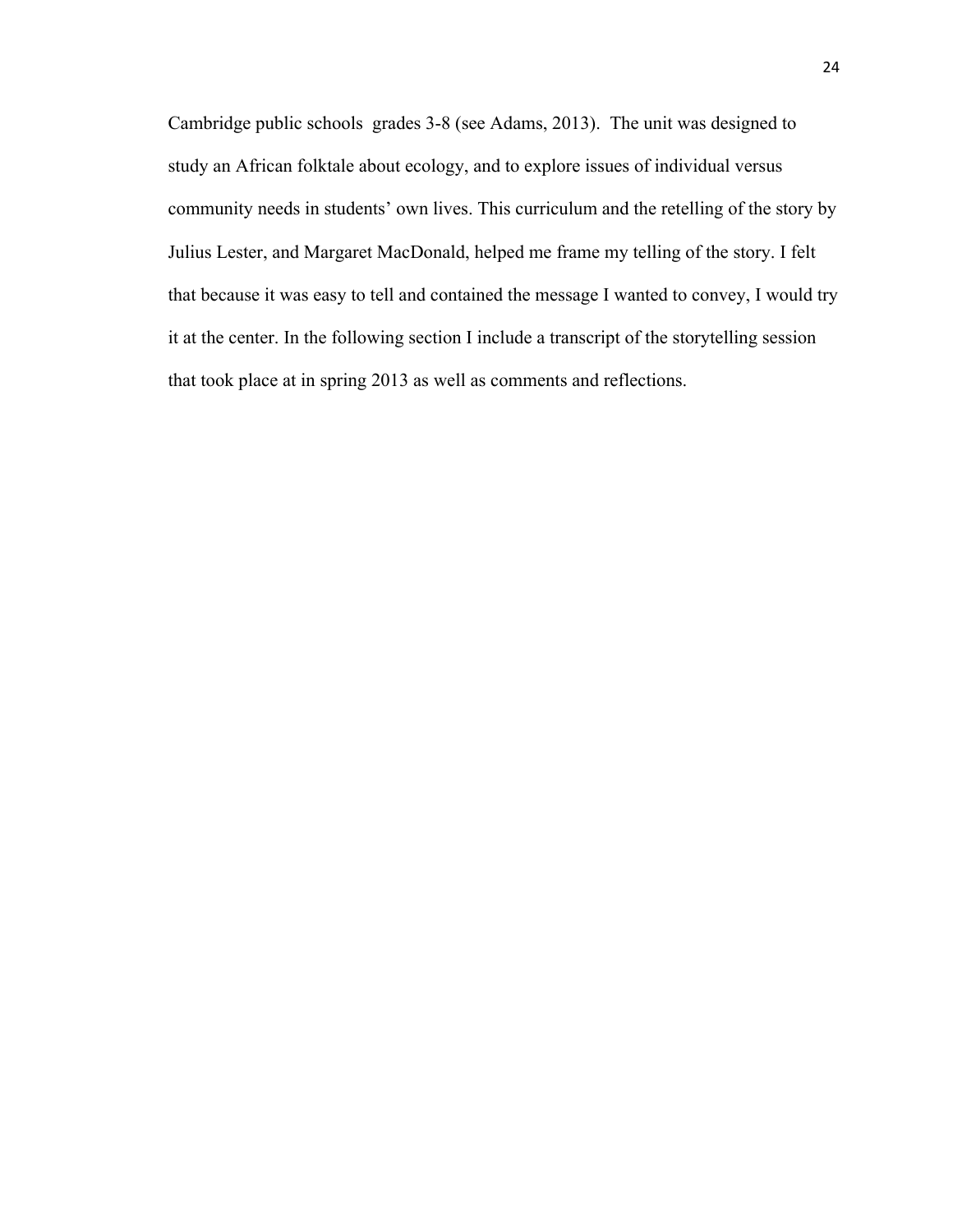**III. Storytelling session: "Too much sky"** *(an African folktale from Benin)*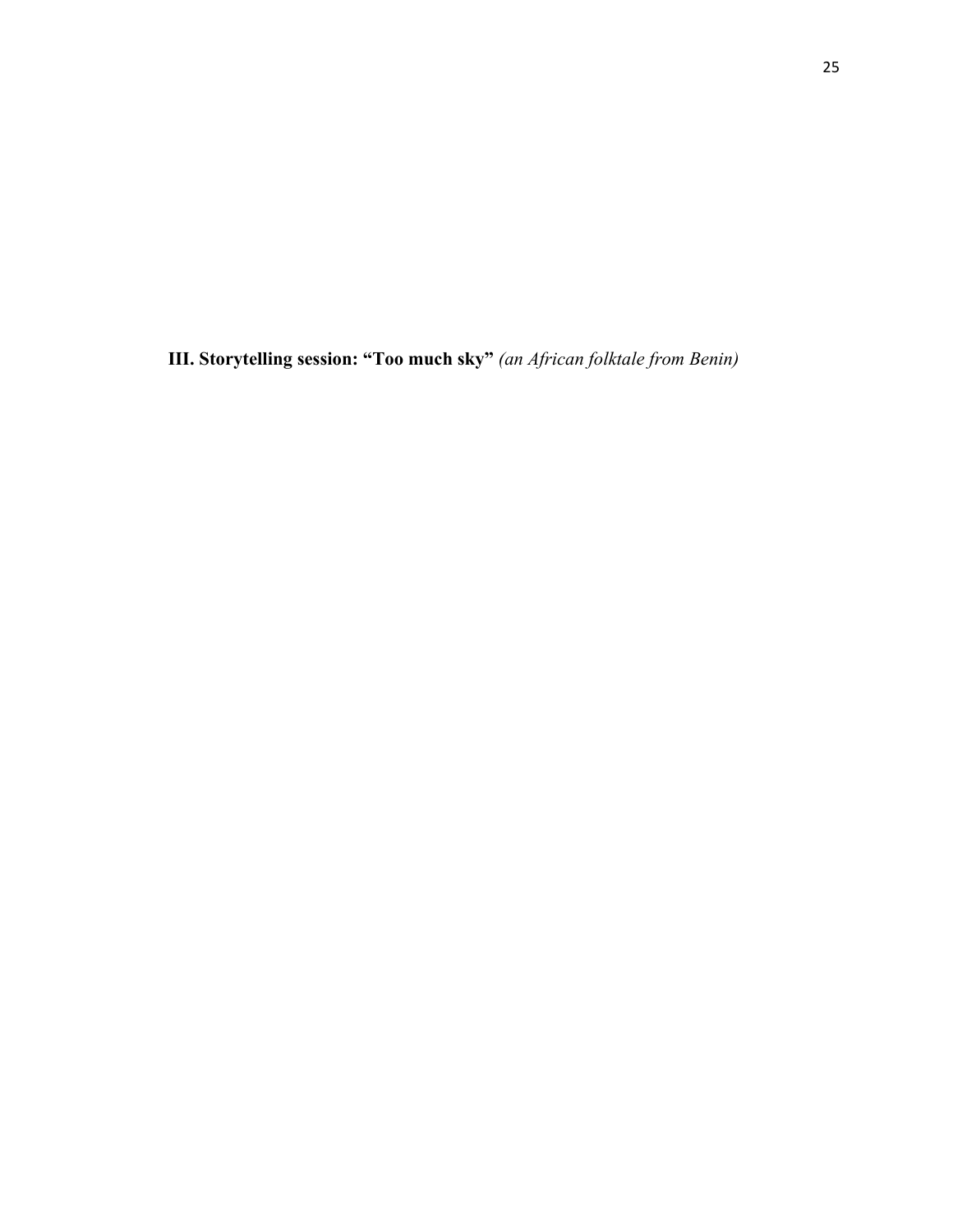## **III. Storytelling session: "Too much sky" (***an African folktale from Benin)*

#### *A. Transcript and comments*

*Note: I retold the story "Too much sky", March 2013 during read aloud time at the Head Start center. Here is the transcript of the session with following codes: M=me, (i.e. the teacher); C= the children [initial following = individual child].*

M. The name of the story is **Too much sky** it's a story about wasting food and why the

sky is up there. (Points at the ceiling)

M. Can you say too much sky?

C. Too Much Sky

M. Cric!

C. Crac!

## *Comment:*

*There are many ways to start a story, the use of the phrase Cric! Crac! Is one that I like to use because it gets the children's attention and signals to them that a story is about to be told. If the storyteller says Cric! The children respond Crac! I also use this type of call and response to focus the children's attention back to the story when they start to stray too far away from the theme of the story.*

M. A long time ago, the sky used to be down here where we are

C. (S.) But it's up here now (pointing up towards the ceiling)

- M. Do you want to know how it got up there?
- C. (A.) I know the sun brought it up there.
- M. Oh the sun brought it up there? Thank you (A.)
- C. Yes, yes.

M. "A. said the sun took It". Well along time ago before the sun took it up there, people didn't have to go to work for food that means Mommies, daddies, grandmas, aunties,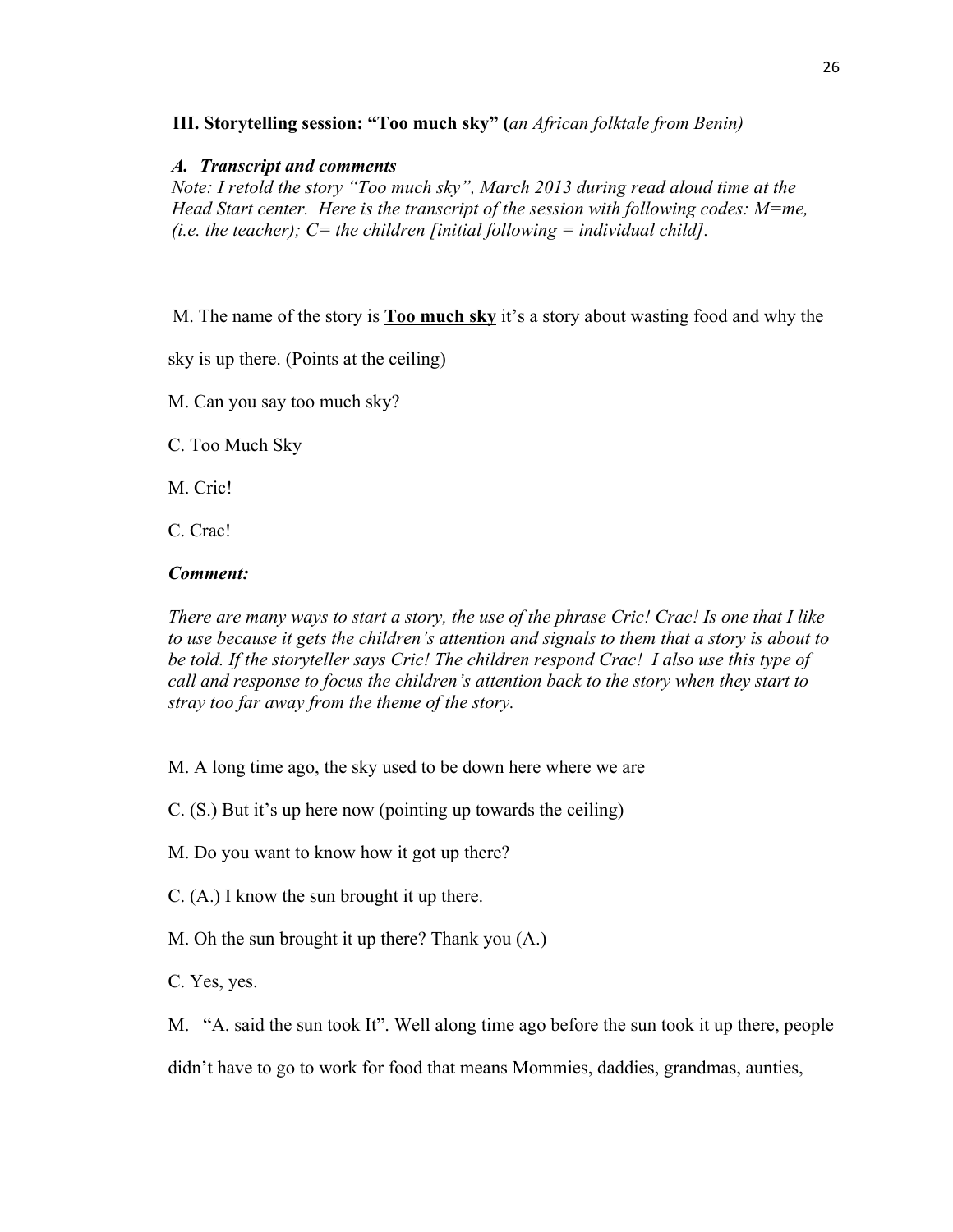never had to because all they had to do was reach up and take a piece of sky and eat it

when they got hungry.

M. Reach up above your head and grab a piece of sky.

# **Comment :**

*The story Too Much Sky doesn't have a great deal of activity associated with it so in order to make it interesting in included movement and repetition to encourage student involvement. I had them reach up and act as if they were grabbing a piece of the sky.*

- C. (z) We gonna eat the whole thing!
- C. (s) The sky is really big!
- C. Yeah!
- C. (A.) Gimmie that sky!
- C. (A.) Eww this piece is small
- C. That's nasty!
- C. Gimmie that sky yum yum yum!
- C. (A.) I got a big piece!
- M. (repeating) You got a big piece are you going to eat it?
- C. Yuck! That's too big!
- M. People were taking pieces and biting off them and some people were throwing them

in the garbage.

#### *Comment:*

*Here again, I had students make the motion of throwing food on the garbage, plus accompanying sounds to add to story memory.*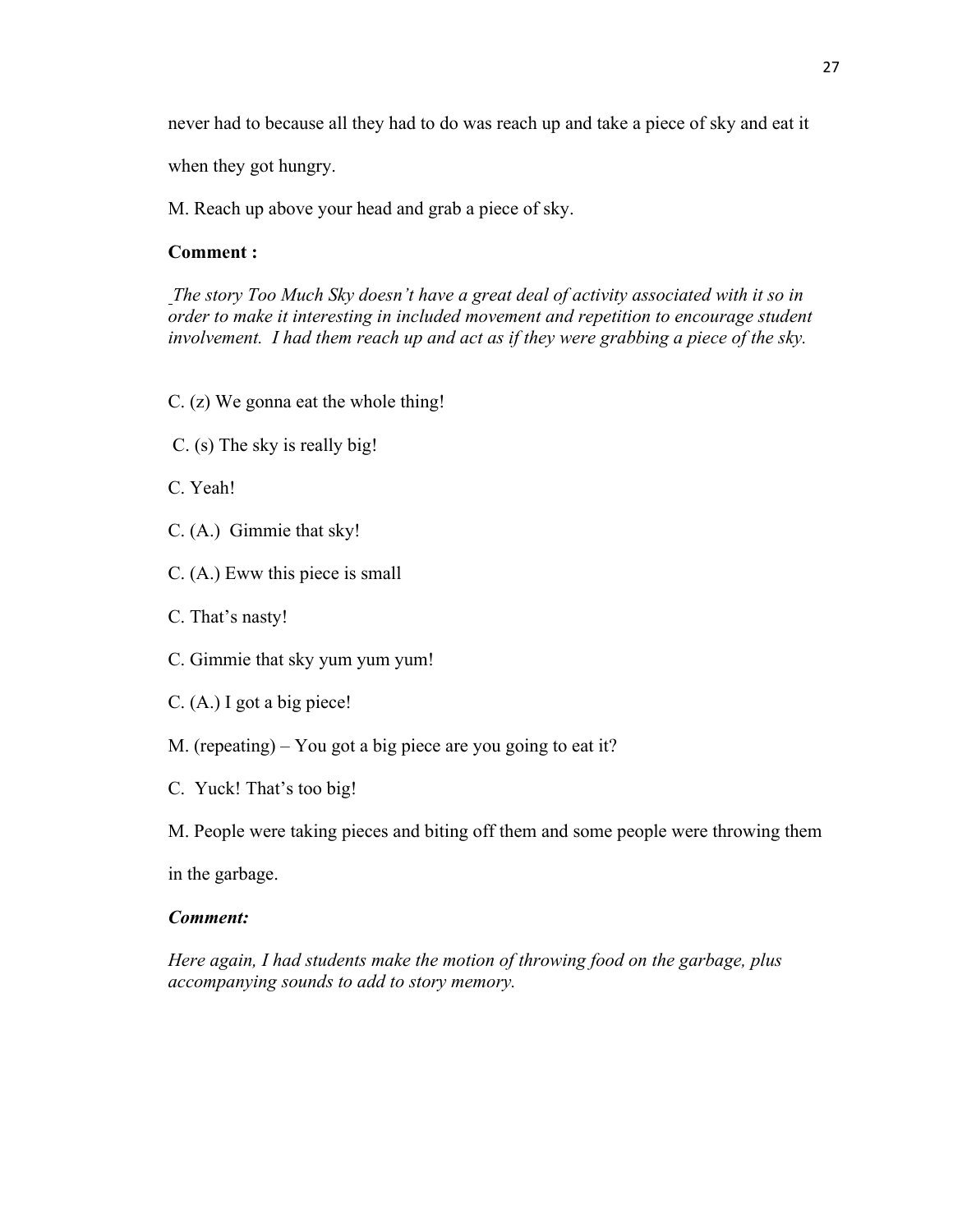M. Sky said stop! No more taking big pieces, bigger than you can eat, and throwing it in the garbage. If you take pieces you must eat it, and not throw it in the garbage!! Because if you do I am going to move way up high and you won't be able to reach me.

M. And the people said ok but they didn't listen!

M. One day two people (S.) (J) Broke off more than they could eat so they went around

town saying help me eat it friends. Their friends tried to help, but no one could eat all the

sky.

M. Well! The sky was watching and said, that's it I warned you!!

And the Sky left the people and went up high!

M. Now people have to go to work to get food!

M. So when we have lunch or snack and we don't want some of our food, we only take a

little and put it on our plates, so we don't waste food. Got it?

# *Comment:*

*At this point in the story, I felt it would be appropriate to relate what was happening in the story to what happens in our classroom. Because we have been discussing the fact that food gets wasted if we take more than what we can eat.*

C. (I.) If you do put it in the garbage it will go up high

# *Comment:*

*This student (I.) was new to our class she had only been there about a week but she quickly got into the story. She related putting in the food in the garbage and the sky leaving. Stories help children make connections. It doesn't matter if they are accurate.*

M. If we don't like a food we just put a little bit on our plates right?

C. Yes

C. We can't eat it all

C. (A., M.) So we don't waste it!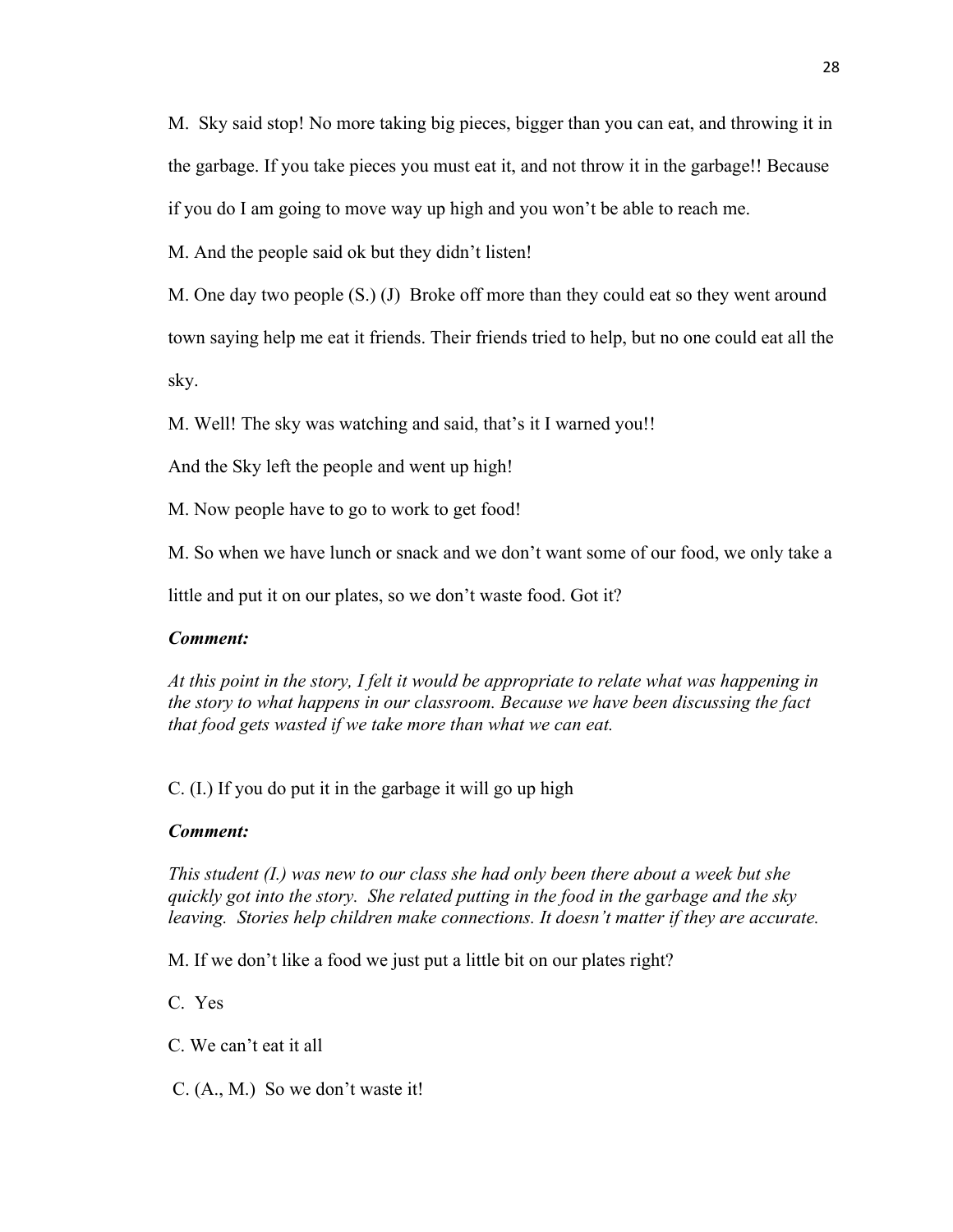# *B. Reflection with the children*

The next morning at breakfast, I reminded the children of the story, and encouraged them to only take as much food as they were able to eat. After the storytelling experience, I wasn't sure if it would have the effect I desired. With my prompting it worked pretty well. That afternoon at lunch time, one of the students was about to take a second serving of mashed potatoes and put it on his plate. Just as he was starting to tap the spoon on the plate, Mona (pseudonym) remembering the story said "We can't eat it all don't put that there so we don't waste it". The other student quickly dropped the spoon back into the bowl. I told him that it was very good that he didn't take more than he could eat and that I was proud of him. I thanked Mona for remembering and reminded the other students to do the same, only take what they were able to eat. The story did help the children become more aware of wasting food and reinforced their awareness with each other.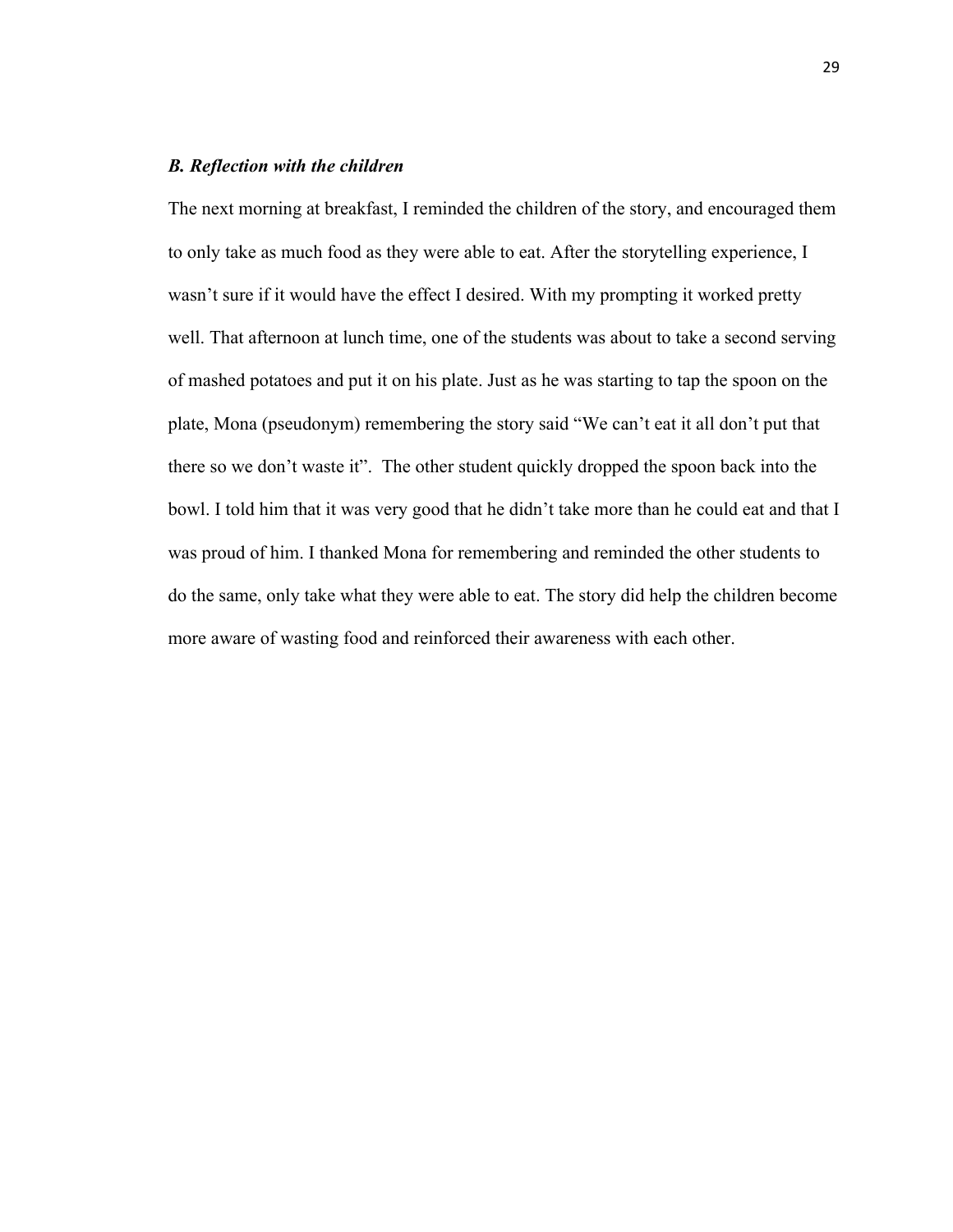**IV. Conclusion**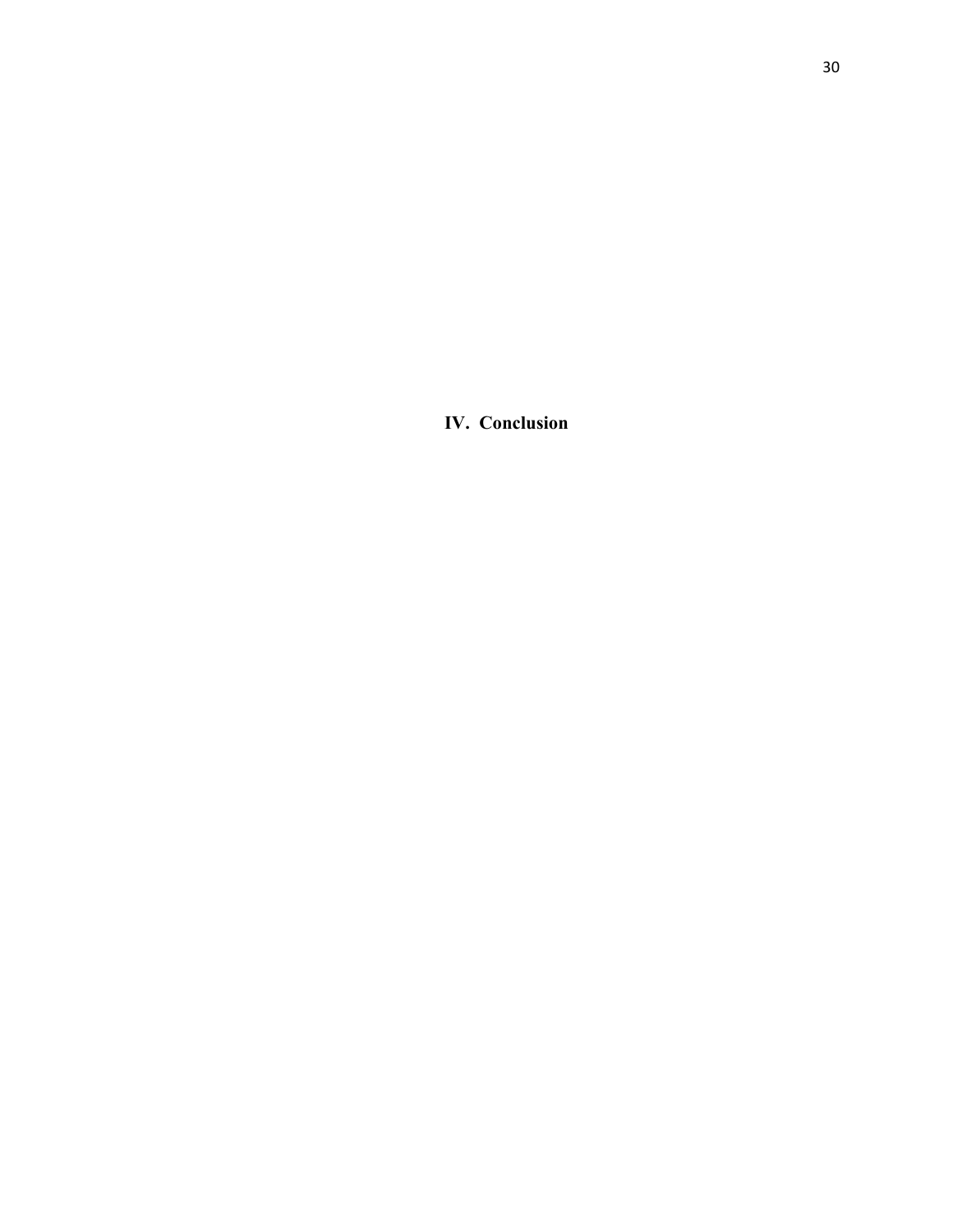## **IV. Conclusion**

Based on this small sample, I learned that story telling is an effective tool for increasing ecological awareness with young children. I was pleased that the students were able to connect the story to their own practice, of taking too much food and wasting it by throwing it in the garbage. It is my hope this mindfulness continues in this class. Because of this experiment, I was able to persuade the lead teacher to reuse a few yogurt containers to store paint and other craft supplies. I am hopeful that in the future, Head Start programs will adopt policies that reflect the importance of ecological awareness.

As a teacher going forward in my work, I plan to use storytelling across as many disciplines as can be done effectively. It is a challenge to use storytelling in math and science, but it can be done. From my research and personal experience, I learned that storytelling does have a positive effect on language development, vocabulary building, and story comprehension in young children. It allows them to use their imaginations and create pictures in their minds that help with retention and re telling. Teachers can use Folktales to develop character building and other lessons they want students to learn. Creating story maps helps students with both sequencing of events, learning characters and story retelling. I would also suggest using movement and music with the story telling, to enhance student engagement. Having older children make instruments to accompany storytelling, is a great way to increase their engagement. It encourages collaborative working relationships and its fun. As neuroscience discover more about the brain and the positive effects it has on developing neuro- pathways in the brain, I would like to predict that storytelling will be used more widely in classrooms across the country.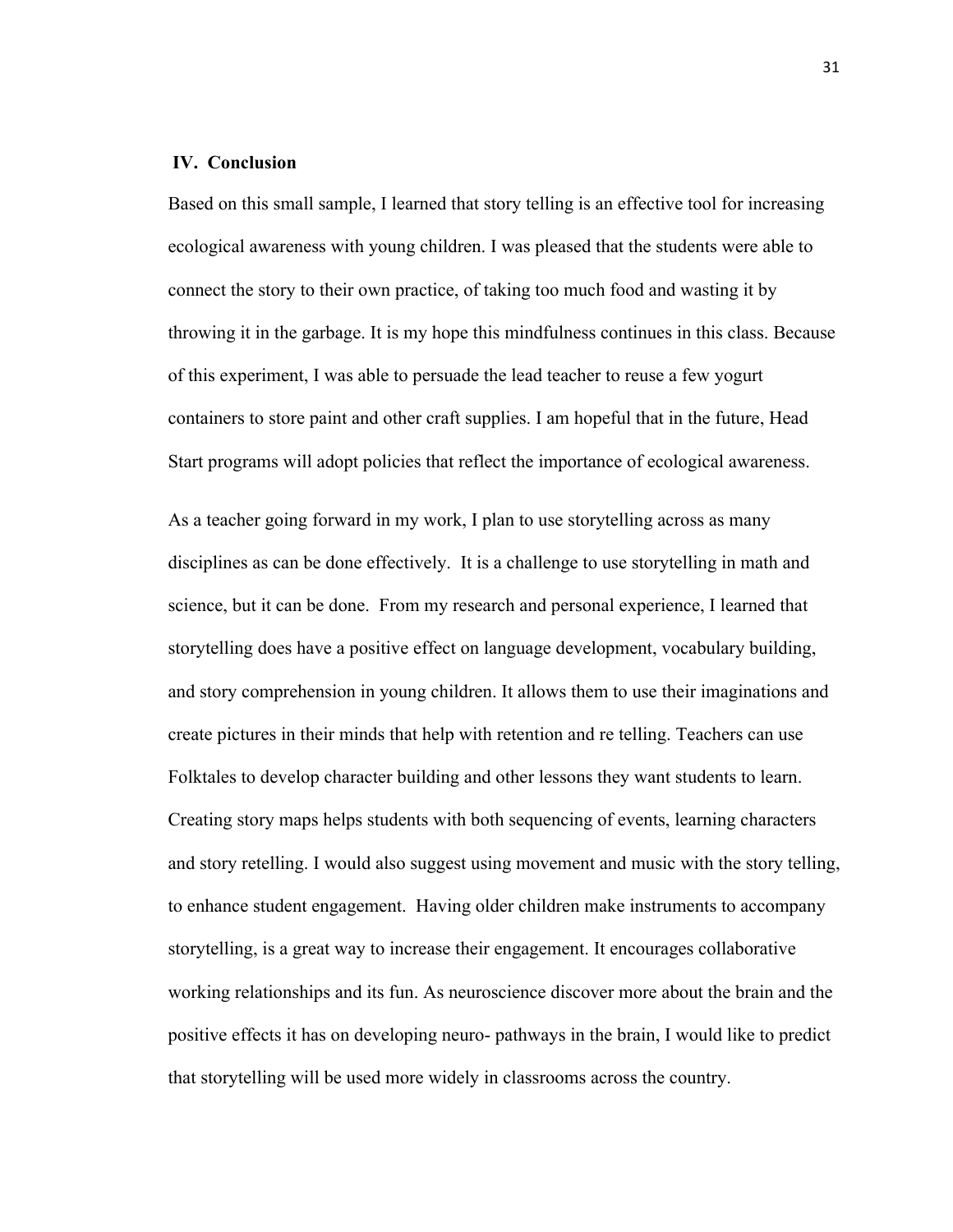**V. Bibliography**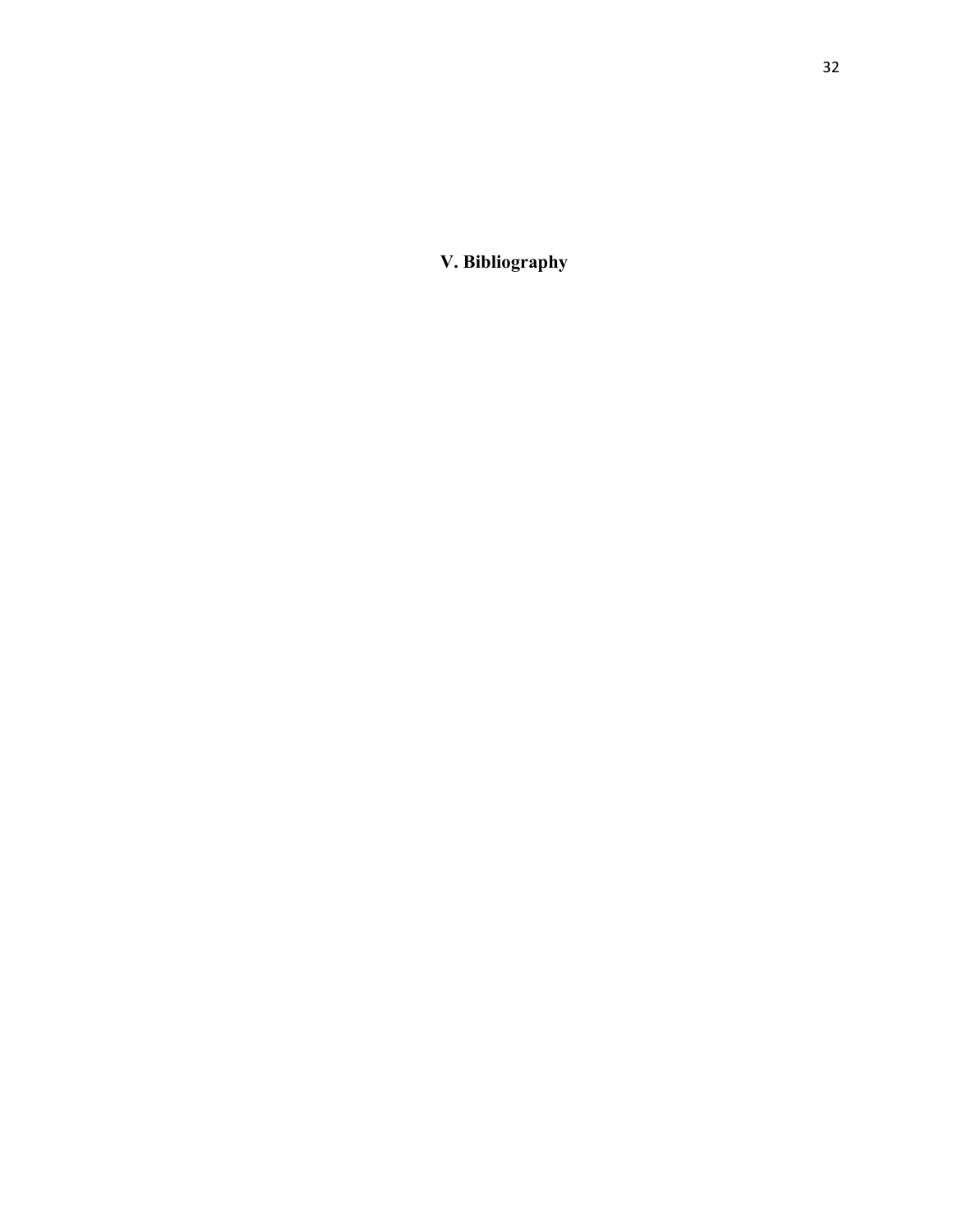#### **V. Bibliography**

#### *A. References*

Adams, M. ( n.d.) Cambridge public school drama collaborative: Why is the sky so far away? Retrieved http://www.cpsd.us/web/curriculum/drama/sky.html (March 2013).

Bekele, M. (2003) *Ethiopian Oral Traditions.* (Bank Street thesis)

Christensen, L. (Winter 2007-2008) *Beyond anthologies: Why teacher choice and judgment matter.* (Course hand out).

- Egan, K. (1986) The story form across curriculum*.* In *Teaching as storytelling: An alternative approach to teaching and curriculum*. Chicago: University of Chicago Press. (pp. 16-36).
- Goss, L. & Barnes, M.E. (1989) *Talk That Talk, An Anthology of African American Storytelling.* New York: Simon & Schuster.
- Hsu, J. (2008) The secrets of storytelling: Why we love a good yarn. *Scientific American.*
- Isbell, R. Sobol, J., Lindauer, L. & Lowrance, A. (2004) The effects of storytelling and reading on the oral language complexity and story comprehension of young children. *Early Childhood Education Journal 32* (3), 157-163
- Jaffe, N. (2000) Storytelling and folk narrative in classroom life. In Nager, N. & Shapiro,E. ( Eds.) *Revisiting a progressive pedagogy: The developmental-interaction approach.*  Albany: SUNY Press. Pp. 161-179.
- Levi-Strauss, C. (1978, 1995) *Myth and meaning: Cracking the code of culture*. New York: Schocken

Liston, D. D. (1994) Storytelling and narrative: A neurophilosopical perspective. Greensboro, NC:University of North Carolina (EC Document Reproduction Service No.ED 372 092. pp. 1-13.

Livo , N.J.& Reitz, S.A. (1986) *Storytelling: Process and practice* Littleton, CO.: Libraries Unlimited